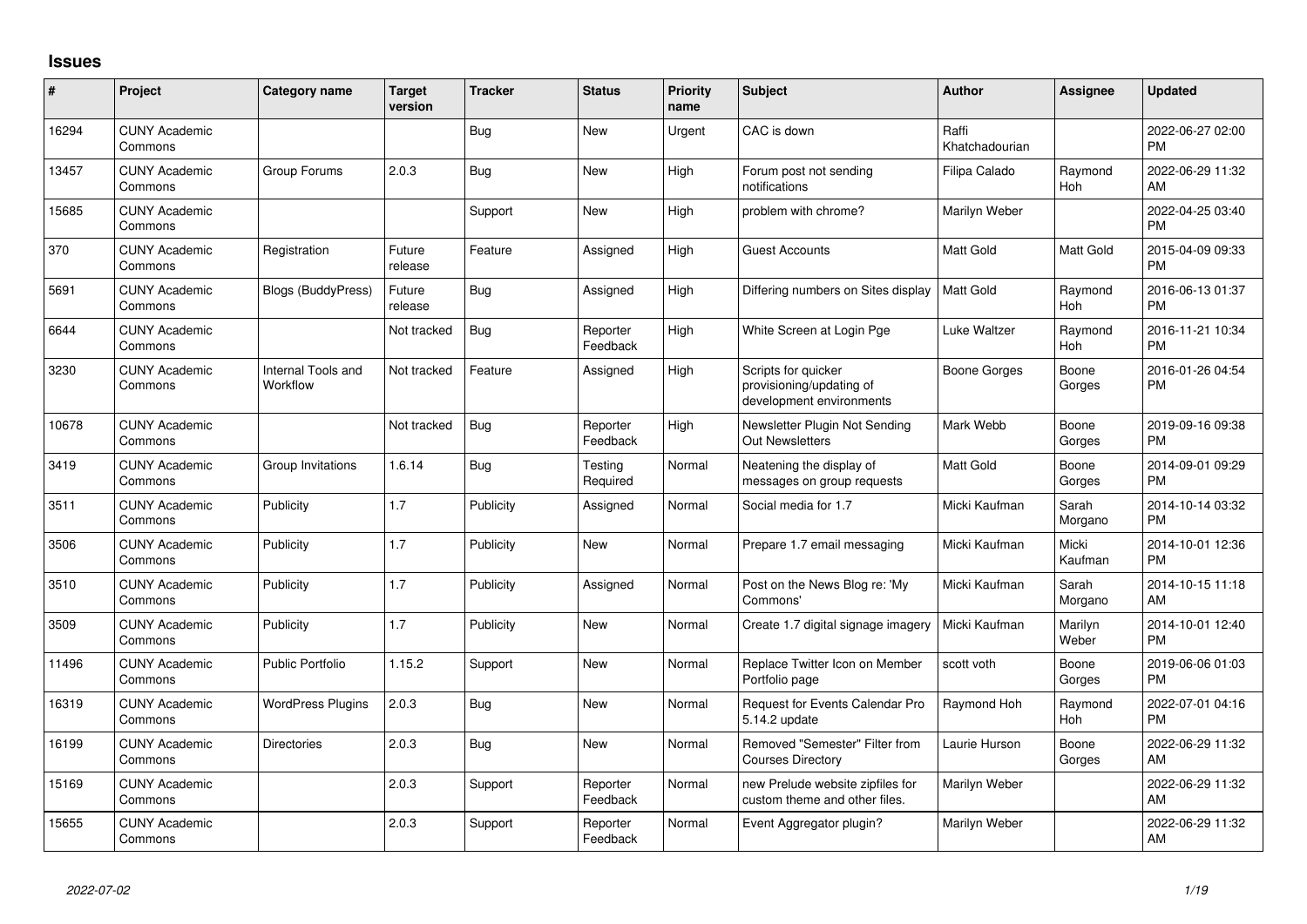| #     | Project                         | Category name            | <b>Target</b><br>version | <b>Tracker</b> | <b>Status</b>        | <b>Priority</b><br>name | <b>Subject</b>                                                                             | <b>Author</b>           | Assignee          | <b>Updated</b>                |
|-------|---------------------------------|--------------------------|--------------------------|----------------|----------------------|-------------------------|--------------------------------------------------------------------------------------------|-------------------------|-------------------|-------------------------------|
| 12121 | <b>CUNY Academic</b><br>Commons | <b>WordPress Plugins</b> | 2.0.3                    | Feature        | Reporter<br>Feedback | Normal                  | Embedding H5P Iframes on<br><b>Commons Site</b>                                            | Laurie Hurson           | Boone<br>Gorges   | 2022-06-29 11:32<br>AM        |
| 11649 | <b>CUNY Academic</b><br>Commons | <b>WordPress Plugins</b> | 2.0.3                    | <b>Bug</b>     | In Progress          | Normal                  | CC license displayed on every<br>page                                                      | Gina Cherry             | Raymond<br>Hoh    | 2022-06-29 11:32<br>AM        |
| 15613 | <b>CUNY Academic</b><br>Commons |                          | 2.0.3                    | Feature        | Reporter<br>Feedback | Normal                  | Adding "Passster" plugin                                                                   | Laurie Hurson           |                   | 2022-06-29 11:32<br>AM        |
| 14784 | <b>CUNY Academic</b><br>Commons |                          |                          | Support        | Reporter<br>Feedback | Normal                  | User report of logo problem when<br>using Customizer theme                                 | Marilyn Weber           |                   | 2021-09-17 10:25<br>AM        |
| 16318 | <b>CUNY Academic</b><br>Commons |                          |                          | Bug            | <b>New</b>           | Normal                  | Unable to Access block editor or<br>embed YouTube videos in new<br>pages, in one site only | Syelle Graves           |                   | 2022-07-01 06:53<br><b>PM</b> |
| 16177 | <b>CUNY Academic</b><br>Commons | Reply By Email           |                          | <b>Bug</b>     | <b>New</b>           | Normal                  | Switch to Inbound mode for RBE                                                             | Raymond Hoh             | Raymond<br>Hoh    | 2022-05-30 04:32<br><b>PM</b> |
| 14908 | <b>CUNY Academic</b><br>Commons | Performance              |                          | Bug            | New                  | Normal                  | Stale object cache on cdev                                                                 | Raymond Hoh             | Boone<br>Gorges   | 2021-12-07 09:45<br>AM        |
| 15767 | <b>CUNY Academic</b><br>Commons | WordPress (misc)         |                          | Support        | <b>New</b>           | Normal                  | Site loading slowly                                                                        | scott voth              | Boone<br>Gorges   | 2022-04-04 08:56<br><b>PM</b> |
| 16245 | <b>CUNY Academic</b><br>Commons | WordPress (misc)         |                          | Bug            | Reporter<br>Feedback | Normal                  | Save Button missing on<br><b>WordPress Profile page</b>                                    | scott voth              | Raymond<br>Hoh    | 2022-06-16 03:09<br><b>PM</b> |
| 16099 | <b>CUNY Academic</b><br>Commons |                          |                          | Support        | Reporter<br>Feedback | Normal                  | request for Newsletter Glue                                                                | Marilyn Weber           |                   | 2022-05-13 12:14<br><b>PM</b> |
| 16110 | <b>CUNY Academic</b><br>Commons |                          |                          | Support        | Reporter<br>Feedback | Normal                  | remove Creative Commons<br>license from pages?                                             | Marilyn Weber           | Raymond<br>Hoh    | 2022-05-17 06:11<br><b>PM</b> |
| 15045 | <b>CUNY Academic</b><br>Commons |                          |                          | Support        | <b>New</b>           | Normal                  | no result for KCeL in the search<br>box on the commons                                     | Marilyn Weber           |                   | 2021-12-10 11:29<br>AM        |
| 16255 | <b>CUNY Academic</b><br>Commons | WordPress (misc)         |                          | Bug            | <b>New</b>           | Normal                  | Need to define 'MULTISITE'<br>constant in wp-config.php                                    | Raymond Hoh             |                   | 2022-06-19 09:31<br>AM        |
| 11968 | JustPublics@365<br>MediaCamp    |                          |                          | Feature        | <b>New</b>           | Normal                  | Nanoscience Retractable Display<br>Unit                                                    | Donald Cherry           | Bonnie<br>Eissner | 2021-02-19 08:50<br>AM        |
| 8992  | <b>NYCDH Community</b><br>Site  |                          |                          | <b>Bug</b>     | Assigned             | Normal                  | Multiple RBE error reports                                                                 | <b>Matt Gold</b>        | Raymond<br>Hoh    | 2017-12-11 05:43<br><b>PM</b> |
| 15757 | <b>CUNY Academic</b><br>Commons |                          |                          | <b>Bug</b>     | <b>New</b>           | Normal                  | Members # do not match                                                                     | Laurie Hurson           |                   | 2022-03-30 04:52<br><b>PM</b> |
| 16314 | <b>CUNY Academic</b><br>Commons | <b>WordPress Plugins</b> |                          | Feature        | <b>New</b>           | Normal                  | Install Multicollab plug-in?                                                               | Raffi<br>Khatchadourian |                   | 2022-06-29 03:44<br><b>PM</b> |
| 14792 | <b>CUNY Academic</b><br>Commons |                          |                          | Bug            | <b>New</b>           | Normal                  | Inconsistent email notifications<br>from gravity forms                                     | Raffi<br>Khatchadourian |                   | 2021-10-04 01:50<br><b>PM</b> |
| 15565 | <b>CUNY Academic</b><br>Commons |                          |                          | Support        | <b>New</b>           | Normal                  | Events - send updates to an email<br>listserv                                              | Marilyn Weber           |                   | 2022-03-10 01:06<br><b>PM</b> |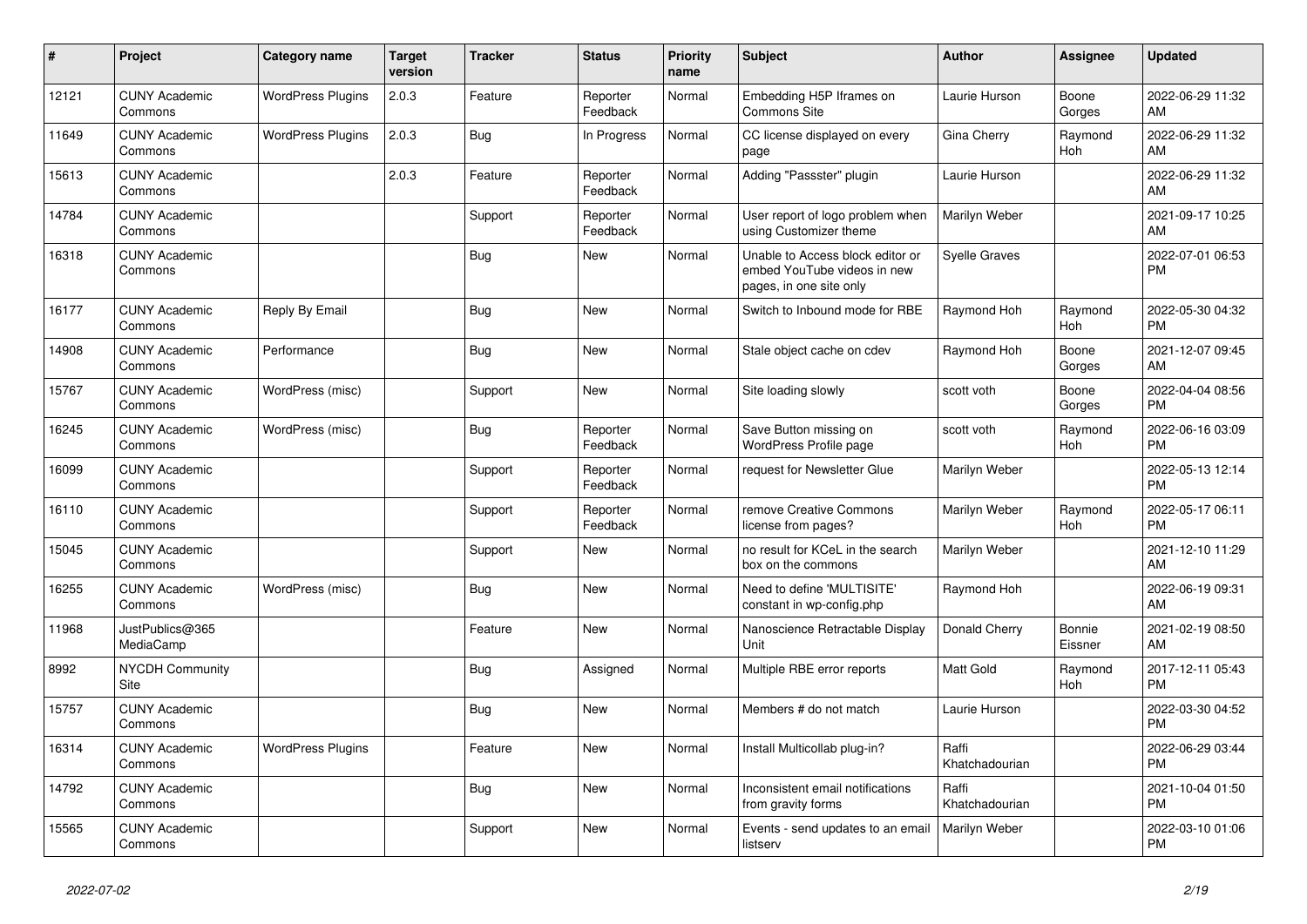| $\#$  | Project                                                                 | <b>Category name</b>           | <b>Target</b><br>version | <b>Tracker</b> | <b>Status</b>        | <b>Priority</b><br>name | <b>Subject</b>                                                        | Author                  | Assignee            | <b>Updated</b>                |
|-------|-------------------------------------------------------------------------|--------------------------------|--------------------------|----------------|----------------------|-------------------------|-----------------------------------------------------------------------|-------------------------|---------------------|-------------------------------|
| 14940 | <b>CUNY Academic</b><br>Commons                                         |                                |                          | <b>Bug</b>     | <b>New</b>           | Normal                  | Discrepancy between Commons<br>profile "sites" and actual # of sites  | Laurie Hurson           |                     | 2021-11-08 11:09<br>AM        |
| 15260 | <b>CUNY Academic</b><br>Commons                                         |                                |                          | Support        | Reporter<br>Feedback | Normal                  | Diacritical markings   European<br><b>Stages</b>                      | Marilyn Weber           |                     | 2022-02-04 08:16<br>AM        |
| 12062 | AD/O365 Transition<br>from NonMatric to<br><b>Matriculated Students</b> |                                |                          | Feature        | In Progress          | Normal                  | create solution and console<br>project                                | Emilio Rodriguez        | Emilio<br>Rodriguez | 2019-11-12 03:56<br><b>PM</b> |
| 14936 | <b>CUNY Academic</b><br>Commons                                         |                                |                          | Bug            | <b>New</b>           | Normal                  | Commons websites blocked by<br>SPS campus network                     | Laurie Hurson           |                     | 2021-11-03 03:57<br><b>PM</b> |
| 15516 | <b>CUNY Academic</b><br>Commons                                         | <b>WordPress Plugins</b>       |                          | Bug            | Reporter<br>Feedback | Normal                  | Can't publish or save draft of post<br>on wordpress.com               | Raffi<br>Khatchadourian | Raymond<br>Hoh      | 2022-03-02 05:52<br><b>PM</b> |
| 15370 | <b>CUNY Academic</b><br>Commons                                         |                                |                          | Support        | Reporter<br>Feedback | Normal                  | All-in-One Event Calendar?                                            | Marilyn Weber           |                     | 2022-02-17 11:03<br>AM        |
| 2574  | NYCDH Community<br>Site                                                 |                                |                          | Feature        | Assigned             | Normal                  | Add Way to Upload Files to<br>Groups                                  | <b>Mark Newton</b>      | Raymond<br>Hoh      | 2013-05-18 07:46<br><b>PM</b> |
| 16290 | <b>CUNY Academic</b><br>Commons                                         |                                |                          | Feature        | Reporter<br>Feedback | Normal                  | Add Table Of Contents Block<br>plug-in                                | Raffi<br>Khatchadourian |                     | 2022-06-24 10:26<br>AM        |
| 2571  | <b>NYCDH Community</b><br>Site                                          |                                |                          | Feature        | Assigned             | Normal                  | Add Google custom search box to<br>homepage                           | Mark Newton             | Raymond<br>Hoh      | 2013-05-18 07:49<br><b>PM</b> |
| 2573  | <b>NYCDH Community</b><br>Site                                          |                                |                          | Feature        | Reporter<br>Feedback | Normal                  | Add dh nyc twitter list feed to site                                  | <b>Mark Newton</b>      | Matt Gold           | 2013-05-16 11:42<br><b>PM</b> |
| 16307 | <b>CUNY Academic</b><br>Commons                                         |                                |                          | Bug            | <b>New</b>           | Normal                  | Add brief messaging to<br>accept/decline group membership<br>requests | Matt Gold               | Boone<br>Gorges     | 2022-06-27 06:13<br><b>PM</b> |
| 15883 | <b>CUNY Academic</b><br>Commons                                         |                                | 2.1.0                    | Feature        | <b>New</b>           | Normal                  | Release BPGES update                                                  | <b>Boone Gorges</b>     | Boone<br>Gorges     | 2022-05-26 10:39<br>AM        |
| 15194 | <b>CUNY Academic</b><br>Commons                                         | Internal Tools and<br>Workflow | 2.1.0                    | Feature        | <b>New</b>           | Normal                  | PHPCS sniff for un-restored<br>switch_to_blog() calls                 | <b>Boone Gorges</b>     | Jeremy Felt         | 2022-05-26 10:45<br>AM        |
| 13891 | <b>CUNY Academic</b><br>Commons                                         | Internal Tools and<br>Workflow | 2.1.0                    | Feature        | New                  | Normal                  | Migrate automated linting to<br>GitHub Actions                        | <b>Boone Gorges</b>     | Jeremy Felt         | 2022-06-29 11:13<br>AM        |
| 13946 | <b>CUNY Academic</b><br>Commons                                         | <b>WordPress Plugins</b>       | 2.1.0                    | Support        | Assigned             | Normal                  | Custom Embed handler For<br>OneDrive files                            | scott voth              | Raymond<br>Hoh      | 2022-05-26 10:46<br>AM        |
| 10439 | <b>CUNY Academic</b><br>Commons                                         | Design                         | 2.1.0                    | Design/UX      | <b>New</b>           | Normal                  | Create Style Guide for Commons                                        | Sonja Leix              | Sara Cannon         | 2022-06-28 01:43<br><b>PM</b> |
| 5234  | <b>CUNY Academic</b><br>Commons                                         | Membership                     | Future<br>release        | Feature        | Assigned             | Normal                  | Write Unconfirmed patch for WP                                        | <b>Boone Gorges</b>     | Boone<br>Gorges     | 2016-10-24 11:18<br>AM        |
| 3691  | <b>CUNY Academic</b><br>Commons                                         | <b>WordPress Plugins</b>       | Future<br>release        | <b>Bug</b>     | New                  | Normal                  | <b>WPMU Domain Mapping</b><br>Debugging on cdev                       | Raymond Hoh             | Matt Gold           | 2014-12-12 09:04<br>AM        |
| 10368 | <b>CUNY Academic</b><br>Commons                                         |                                | Future<br>release        | Feature        | Assigned             | Normal                  | Use ORCID data to populate<br>academic profile page                   | Stephen Francoeur       | Boone<br>Gorges     | 2018-09-25 01:53<br><b>PM</b> |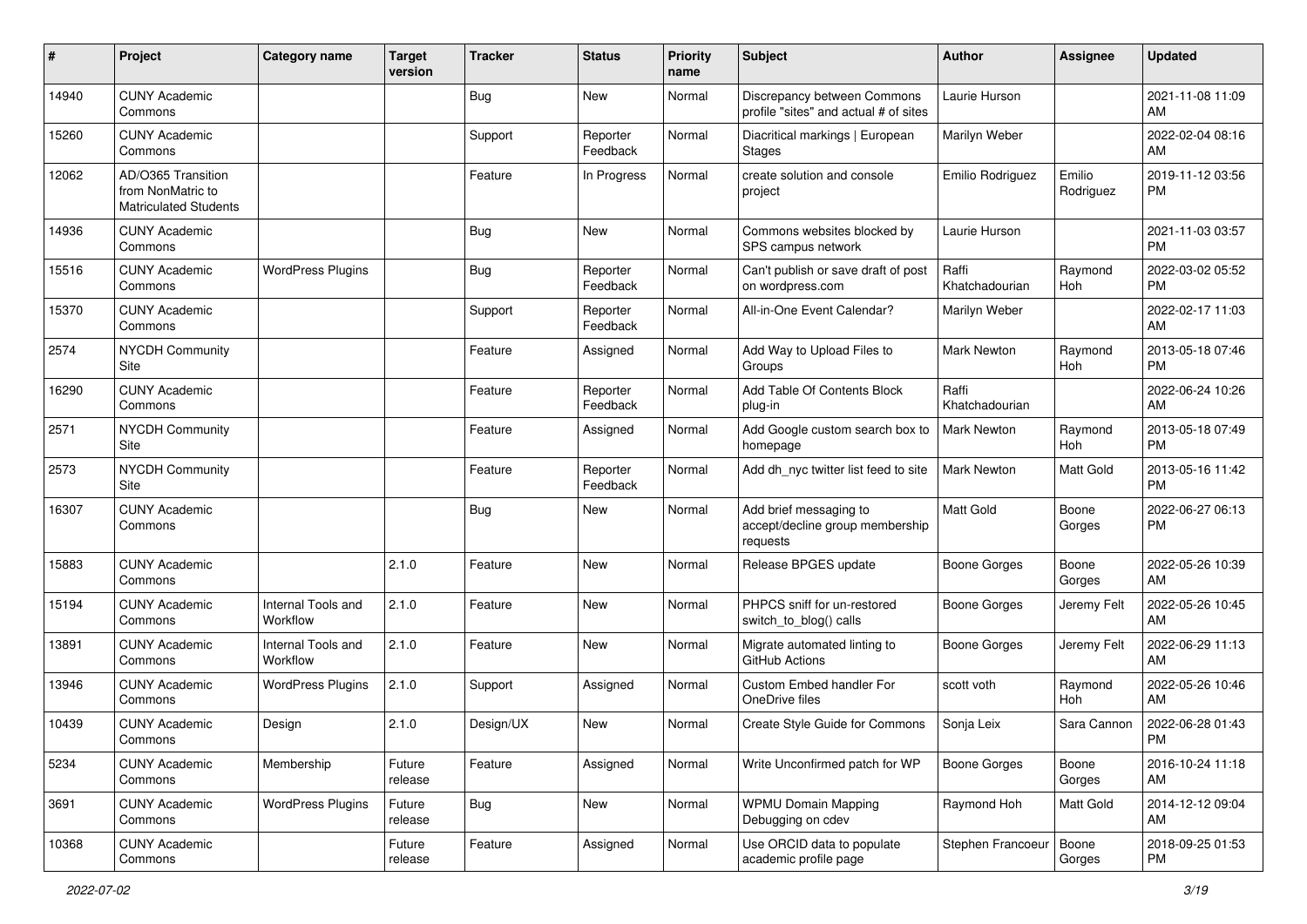| #     | Project                         | <b>Category name</b>     | <b>Target</b><br>version | <b>Tracker</b> | <b>Status</b>        | Priority<br>name | <b>Subject</b>                                                                                               | Author              | <b>Assignee</b>     | <b>Updated</b>                |
|-------|---------------------------------|--------------------------|--------------------------|----------------|----------------------|------------------|--------------------------------------------------------------------------------------------------------------|---------------------|---------------------|-------------------------------|
| 1460  | <b>CUNY Academic</b><br>Commons | Analytics                | Future<br>release        | Feature        | Assigned             | Normal           | Update System Report                                                                                         | <b>Brian Foote</b>  | Boone<br>Gorges     | 2015-11-09 06:13<br><b>PM</b> |
| 9926  | <b>CUNY Academic</b><br>Commons | <b>WordPress Plugins</b> | Future<br>release        | Bug            | New                  | Normal           | twitter-mentions-as-comments<br>cron jobs can run long                                                       | <b>Boone Gorges</b> | Boone<br>Gorges     | 2018-10-24 12:34<br><b>PM</b> |
| 11843 | <b>CUNY Academic</b><br>Commons | WordPress (misc)         | Future<br>release        | Design/UX      | <b>New</b>           | Normal           | Tweaking the Gutenberg Editor<br>Interface                                                                   | Laurie Hurson       |                     | 2022-04-26 12:00<br><b>PM</b> |
| 12446 | <b>CUNY Academic</b><br>Commons | Groups (misc)            | Future<br>release        | Feature        | Reporter<br>Feedback | Normal           | Toggle default site to group forum<br>posting                                                                | Laurie Hurson       | Laurie Hurson       | 2020-03-10 11:57<br>AM        |
| 8211  | <b>CUNY Academic</b><br>Commons | <b>WordPress Themes</b>  | Future<br>release        | Feature        | New                  | Normal           | Theme Suggestions: Material<br>Design-Inspired Themes                                                        | Margaret Galvan     | Margaret<br>Galvan  | 2017-08-07 02:48<br><b>PM</b> |
| 8901  | <b>CUNY Academic</b><br>Commons | Accessibility            | Future<br>release        | Feature        | Assigned             | Normal           | Theme analysis for accessibility                                                                             | <b>Matt Gold</b>    | Boone<br>Gorges     | 2022-04-26 11:59<br>AM        |
| 9720  | <b>CUNY Academic</b><br>Commons | Authentication           | Future<br>release        | Feature        | <b>New</b>           | Normal           | The Commons should be an<br>oAuth provider                                                                   | <b>Boone Gorges</b> |                     | 2019-03-01 02:04<br><b>PM</b> |
| 9028  | <b>CUNY Academic</b><br>Commons | Onboarding               | Future<br>release        | Feature        | Assigned             | Normal           | suggest groups to new members<br>during the registration process                                             | <b>Matt Gold</b>    | Chris Stein         | 2018-10-24 12:34<br><b>PM</b> |
| 11024 | <b>CUNY Academic</b><br>Commons | WordPress (misc)         | Future<br>release        | Bug            | New                  | Normal           | Subsites should not show "you<br>should update your .htaccess<br>now" notice after permalink setting<br>save | <b>Boone Gorges</b> |                     | 2019-01-28 01:35<br><b>PM</b> |
| 860   | <b>CUNY Academic</b><br>Commons | Design                   | Future<br>release        | Design/UX      | Assigned             | Normal           | <b>Standardize Button Treatment</b><br><b>Across the Commons</b>                                             | Chris Stein         | Chris Stein         | 2014-05-01 09:45<br>AM        |
| 1744  | <b>CUNY Academic</b><br>Commons | <b>BuddyPress Docs</b>   | Future<br>release        | Feature        | Assigned             | Normal           | Spreadsheet-style Docs                                                                                       | <b>Boone Gorges</b> | Boone<br>Gorges     | 2015-11-09 06:13<br><b>PM</b> |
| 7663  | <b>CUNY Academic</b><br>Commons | Social Paper             | Future<br>release        | Bug            | New                  | Normal           | Social Paper notifications not<br>formatted correctly on secondary<br>sites                                  | <b>Boone Gorges</b> | Boone<br>Gorges     | 2018-04-16 03:52<br><b>PM</b> |
| 5205  | <b>CUNY Academic</b><br>Commons | Social Paper             | Future<br>release        | Feature        | New                  | Normal           | Social Paper folders                                                                                         | Marilyn Weber       |                     | 2016-02-11 10:24<br><b>PM</b> |
| 7981  | <b>CUNY Academic</b><br>Commons | Social Paper             | Future<br>release        | Bug            | <b>New</b>           | Normal           | Social Paper comments should<br>not go to spam                                                               | Luke Waltzer        | Boone<br>Gorges     | 2018-04-16 03:52<br><b>PM</b> |
| 7022  | <b>CUNY Academic</b><br>Commons | Announcements            | Future<br>release        | Bug            | <b>New</b>           | Normal           | Sitewide announcements should<br>be displayed on, and dismissable<br>from, mapped domains                    | Boone Gorges        | Boone<br>Gorges     | 2018-03-22 10:18<br>AM        |
| 4661  | <b>CUNY Academic</b><br>Commons | User Experience          | Future<br>release        | <b>Bug</b>     | Assigned             | Normal           | Simplify Events text                                                                                         | Matt Gold           | Samantha<br>Raddatz | 2015-10-02 09:06<br><b>PM</b> |
| 1508  | <b>CUNY Academic</b><br>Commons | WordPress (misc)         | Future<br>release        | Feature        | Assigned             | Normal           | Share login cookies across<br>mapped domains                                                                 | <b>Boone Gorges</b> | Boone<br>Gorges     | 2012-07-02 12:12<br><b>PM</b> |
| 3759  | <b>CUNY Academic</b><br>Commons | WordPress (misc)         | Future<br>release        | Feature        | Assigned             | Normal           | Review Interface for Adding Users   Matt Gold<br>to Blogs                                                    |                     | Boone<br>Gorges     | 2015-03-24 05:52<br><b>PM</b> |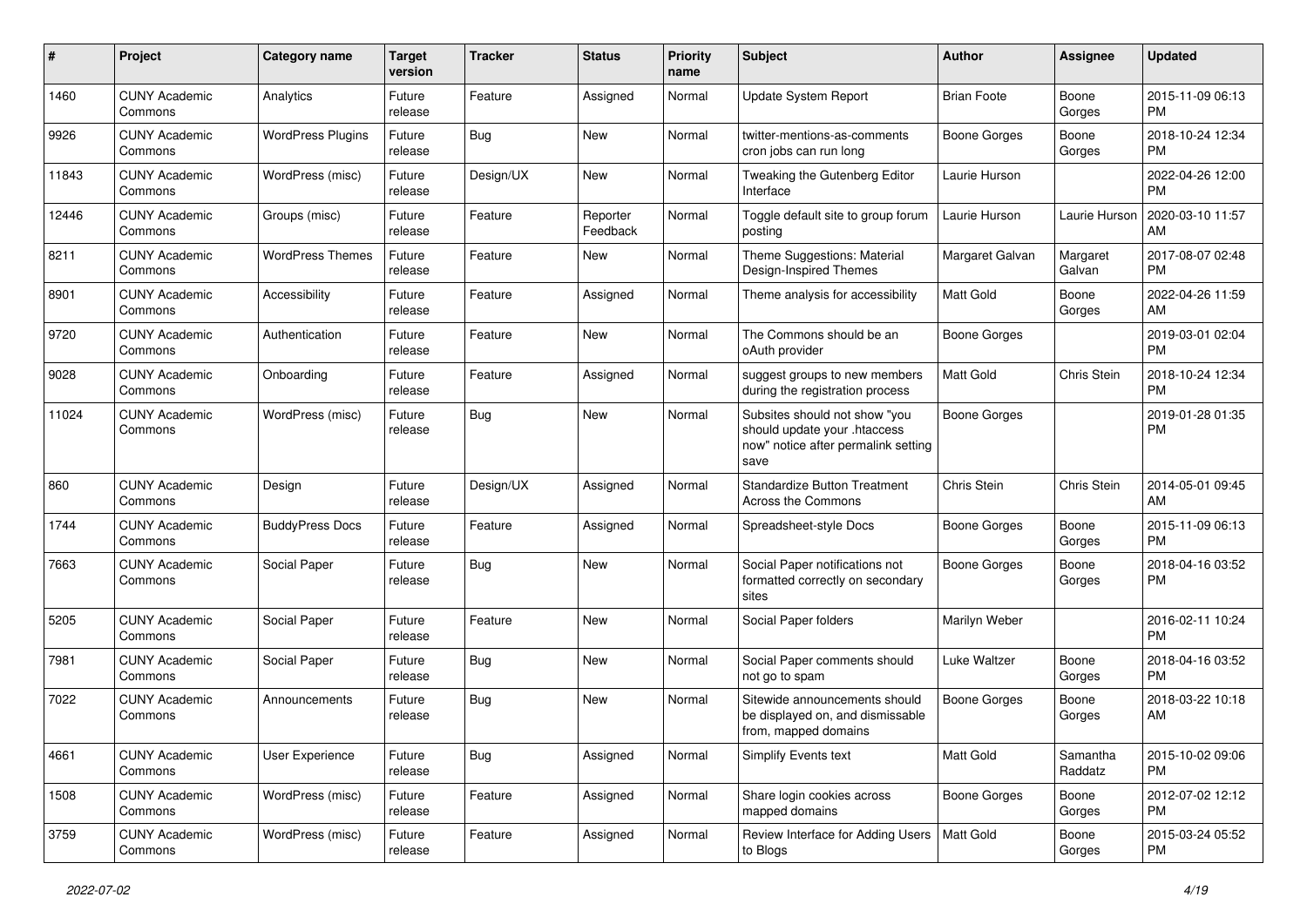| #     | Project                         | <b>Category name</b>        | <b>Target</b><br>version | <b>Tracker</b> | <b>Status</b>        | <b>Priority</b><br>name | <b>Subject</b>                                                             | <b>Author</b>           | <b>Assignee</b>     | <b>Updated</b>                |
|-------|---------------------------------|-----------------------------|--------------------------|----------------|----------------------|-------------------------|----------------------------------------------------------------------------|-------------------------|---------------------|-------------------------------|
| 15604 | <b>CUNY Academic</b><br>Commons | <b>Email Notifications</b>  | Future<br>release        | Feature        | Assigned             | Normal                  | <b>Restructure Commons Group</b><br>Digest Email Messages                  | <b>Matt Gold</b>        | Boone<br>Gorges     | 2022-05-26 10:45<br>AM        |
| 3475  | <b>CUNY Academic</b><br>Commons | Events                      | Future<br>release        | Feature        | Assigned             | Normal                  | Request to add plugin to<br>streamline room<br>booking/appointment booking | Naomi Barrettara        | Boone<br>Gorges     | 2014-12-01 05:14<br><b>PM</b> |
| 5282  | <b>CUNY Academic</b><br>Commons | Social Paper                | Future<br>release        | Bug            | <b>New</b>           | Normal                  | Replying via email directs to paper<br>but not individual comment.         | Marilyn Weber           | Raymond<br>Hoh      | 2016-03-02 01:48<br><b>PM</b> |
| 3577  | <b>CUNY Academic</b><br>Commons | My Commons                  | Future<br>release        | Design/UX      | Assigned             | Normal                  | Replies to items in My Commons                                             | <b>Matt Gold</b>        | Raymond<br>Hoh      | 2015-04-09 05:19<br><b>PM</b> |
| 1105  | <b>CUNY Academic</b><br>Commons | WordPress (misc)            | Future<br>release        | Feature        | Assigned             | Normal                  | Rephrase Blog Privacy Options                                              | <b>Matt Gold</b>        | Samantha<br>Raddatz | 2015-11-09 06:19<br><b>PM</b> |
| 4388  | <b>CUNY Academic</b><br>Commons | WordPress (misc)            | Future<br>release        | Bug            | Assigned             | Normal                  | Repeated request for<br>authentication.                                    | Alice.Lynn<br>McMichael | Raymond<br>Hoh      | 2015-08-11 07:35<br><b>PM</b> |
| 5826  | <b>CUNY Academic</b><br>Commons | <b>WordPress Plugins</b>    | Future<br>release        | Support        | Reporter<br>Feedback | Normal                  | <b>Remove Subscription Options</b><br>plugin from directory                | Sarah Morgano           | Sarah<br>Morgano    | 2016-10-21 04:14<br><b>PM</b> |
| 10380 | <b>CUNY Academic</b><br>Commons | WordPress (misc)            | Future<br>release        | Feature        | In Progress          | Normal                  | Remove blacklisted plugins                                                 | Boone Gorges            |                     | 2022-04-26 12:00<br><b>PM</b> |
| 1888  | <b>CUNY Academic</b><br>Commons | Home Page                   | Future<br>release        | Feature        | Assigned             | Normal                  | Refactor BP MPO Activity Filter to<br>support proper pagination            | Sarah Morgano           | Boone<br>Gorges     | 2014-05-01 07:11<br><b>PM</b> |
| 2881  | <b>CUNY Academic</b><br>Commons | <b>Public Portfolio</b>     | Future<br>release        | Feature        | Assigned             | Normal                  | Redesign the UX for Profiles                                               | Chris Stein             | <b>Chris Stein</b>  | 2016-10-13 12:45<br><b>PM</b> |
| 8836  | <b>CUNY Academic</b><br>Commons | <b>Blogs (BuddyPress)</b>   | Future<br>release        | Feature        | Assigned             | Normal                  | Redesign site launch process                                               | <b>Matt Gold</b>        | Boone<br>Gorges     | 2019-10-03 02:49<br><b>PM</b> |
| 653   | <b>CUNY Academic</b><br>Commons | Group Blogs                 | Future<br>release        | Feature        | Assigned             | Normal                  | Redesign Integration of Groups<br>and Blogs                                | <b>Matt Gold</b>        | Samantha<br>Raddatz | 2015-11-09 05:40<br><b>PM</b> |
| 658   | <b>CUNY Academic</b><br>Commons | <b>WordPress Plugins</b>    | Future<br>release        | Feature        | Assigned             | Normal                  | Rebulid Sitewide Tag Suggestion                                            | <b>Matt Gold</b>        | Boone<br>Gorges     | 2015-01-05 08:47<br><b>PM</b> |
| 5316  | <b>CUNY Academic</b><br>Commons | <b>User Experience</b>      | Future<br>release        | Feature        | Assigned             | Normal                  | Prompt user email address<br>updates                                       | <b>Matt Gold</b>        | Stephen Real        | 2016-12-21 03:30<br><b>PM</b> |
| 4622  | <b>CUNY Academic</b><br>Commons | Public Portfolio            | Future<br>release        | Design/UX      | New                  | Normal                  | <b>Profile Visibility Settings</b>                                         | Samantha Raddatz        | Samantha<br>Raddatz | 2015-09-21 12:18<br><b>PM</b> |
| 10580 | <b>CUNY Academic</b><br>Commons | Information<br>Architecture | Future<br>release        | Design/UX      | New                  | Normal                  | Primary nav item review                                                    | Boone Gorges            | Sara Cannon         | 2022-06-28 01:29<br><b>PM</b> |
| 3090  | <b>CUNY Academic</b><br>Commons | Twitter page                | Future<br>release        | Feature        | Assigned             | Normal                  | Prevent Retweets from showing<br>up on Commons twitter page                | <b>Matt Gold</b>        | <b>Tahir Butt</b>   | 2016-10-24 11:31<br>AM        |
| 10659 | <b>CUNY Academic</b><br>Commons | Group Forums                | Future<br>release        | Feature        | Assigned             | Normal                  | Post to multiple groups via email                                          | <b>Matt Gold</b>        | Raymond<br>Hoh      | 2018-11-15 12:54<br>AM        |
| 11788 | <b>CUNY Academic</b><br>Commons | <b>WordPress Plugins</b>    | Future<br>release        | Support        | Reporter<br>Feedback | Normal                  | Plugin Request - Browse Aloud                                              | scott voth              |                     | 2019-09-24 08:42<br>AM        |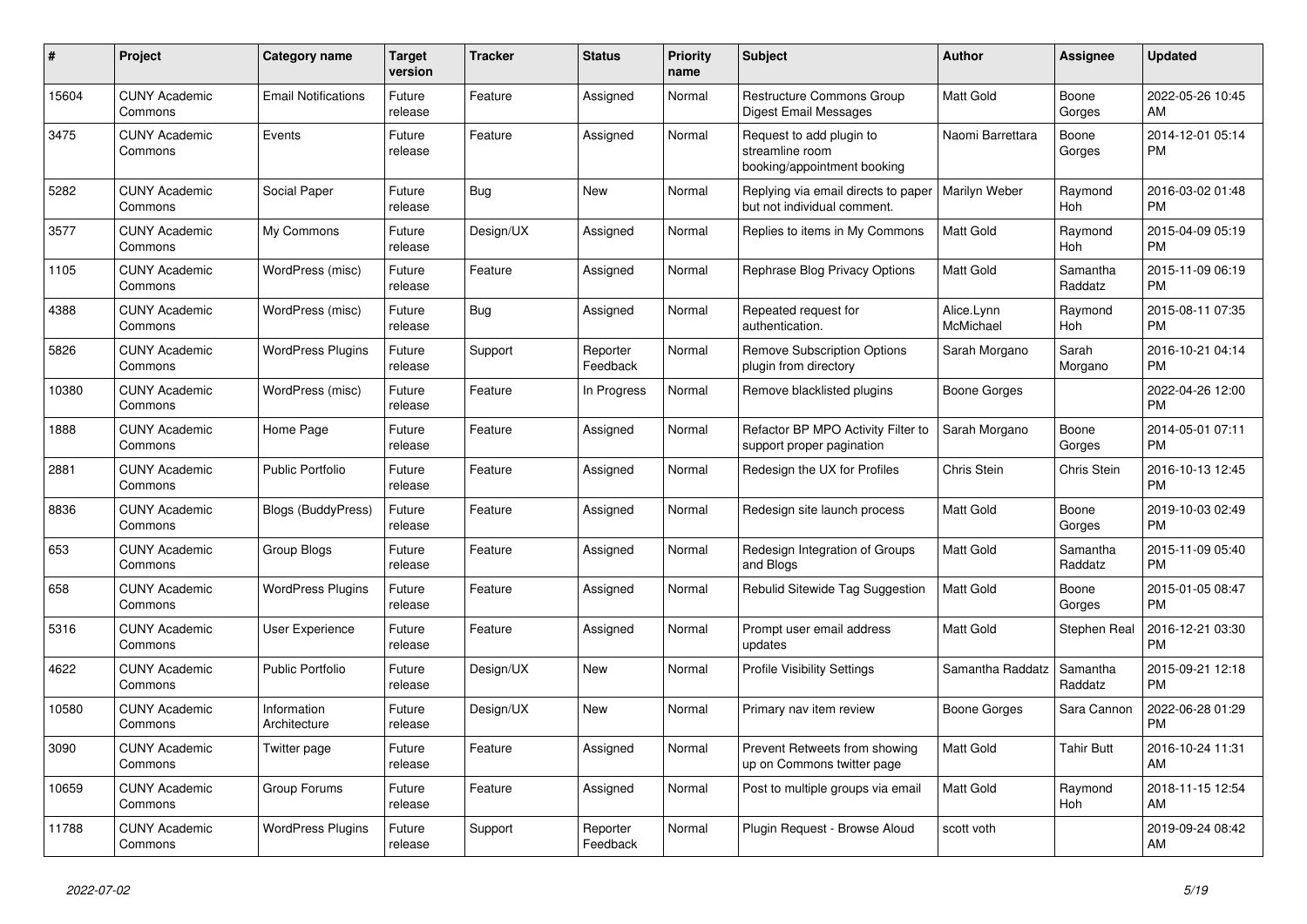| $\#$  | Project                         | <b>Category name</b>     | <b>Target</b><br>version | <b>Tracker</b> | <b>Status</b>        | <b>Priority</b><br>name | <b>Subject</b>                                                                      | <b>Author</b>    | <b>Assignee</b>     | <b>Updated</b>                |
|-------|---------------------------------|--------------------------|--------------------------|----------------|----------------------|-------------------------|-------------------------------------------------------------------------------------|------------------|---------------------|-------------------------------|
| 3002  | <b>CUNY Academic</b><br>Commons | Search                   | Future<br>release        | Feature        | Assigned             | Normal                  | Overhaul CAC search by using<br>external search appliance                           | Boone Gorges     | Boone<br>Gorges     | 2020-07-15 03:05<br><b>PM</b> |
| 10354 | <b>CUNY Academic</b><br>Commons | <b>Public Portfolio</b>  | Future<br>release        | Feature        | New                  | Normal                  | Opt out of Having a Profile Page                                                    | scott voth       | <b>Chris Stein</b>  | 2020-05-12 10:43<br>AM        |
| 5225  | <b>CUNY Academic</b><br>Commons | Registration             | Future<br>release        | Feature        | Assigned             | Normal                  | On-boarding Issues                                                                  | Luke Waltzer     | Samantha<br>Raddatz | 2016-02-12 02:58<br><b>PM</b> |
| 3517  | <b>CUNY Academic</b><br>Commons | My Commons               | Future<br>release        | Feature        | Assigned             | Normal                  | Mute/Unmute My Commons<br>updates                                                   | Matt Gold        | Raymond<br>Hoh      | 2015-11-09 01:19<br><b>PM</b> |
| 3580  | <b>CUNY Academic</b><br>Commons | Group Blogs              | Future<br>release        | Feature        | New                  | Normal                  | Multiple blogs per group                                                            | Boone Gorges     | Boone<br>Gorges     | 2018-02-20 02:02<br><b>PM</b> |
| 11392 | <b>CUNY Academic</b><br>Commons |                          | Future<br>release        | Bug            | New                  | Normal                  | Migrate users away from<br><b>StatPress</b>                                         | Boone Gorges     |                     | 2019-04-23 03:53<br><b>PM</b> |
| 585   | <b>CUNY Academic</b><br>Commons | Group Forums             | Future<br>release        | Feature        | Assigned             | Normal                  | Merge Forum Topics                                                                  | Sarah Morgano    | Boone<br>Gorges     | 2011-07-06 04:11<br><b>PM</b> |
| 14496 | <b>CUNY Academic</b><br>Commons | Domain Mapping           | Future<br>release        | Bug            | New                  | Normal                  | Mapped domain SSO uses<br>third-party cookies                                       | Raymond Hoh      | Raymond<br>Hoh      | 2021-05-24 04:03<br><b>PM</b> |
| 7115  | <b>CUNY Academic</b><br>Commons | Groups (misc)            | Future<br>release        | Feature        | Reporter<br>Feedback | Normal                  | make licensing info clear during<br>group creation                                  | Matt Gold        | Raymond<br>Hoh      | 2020-12-08 11:32<br>AM        |
| 1422  | <b>CUNY Academic</b><br>Commons | <b>BuddyPress Docs</b>   | Future<br>release        | Feature        | Assigned             | Normal                  | Make "created Doc" activity icons<br>non-mini                                       | Boone Gorges     | Boone<br>Gorges     | 2015-11-09 05:48<br><b>PM</b> |
| 11531 | <b>CUNY Academic</b><br>Commons | Events                   | Future<br>release        | Feature        | New                  | Normal                  | Main Events calendar should<br>include non-public events that<br>user has access to | scott voth       | Boone<br>Gorges     | 2019-06-11 10:00<br>AM        |
| 8900  | <b>CUNY Academic</b><br>Commons | Accessibility            | Future<br>release        | Feature        | Assigned             | Normal                  | Look into tools to enforce<br>accessibility in WP environment                       | <b>Matt Gold</b> | Boone<br>Gorges     | 2022-04-26 11:59<br>AM        |
| 5268  | <b>CUNY Academic</b><br>Commons | Group Forums             | Future<br>release        | Bug            | Assigned             | Normal                  | Long-time to post to multiple<br>groups                                             | Luke Waltzer     | Daniel Jones        | 2016-09-07 06:31<br><b>PM</b> |
| 377   | <b>CUNY Academic</b><br>Commons | BuddyPress (misc)        | Future<br>release        | Feature        | Assigned             | Normal                  | Like buttons                                                                        | Matt Gold        | Boone<br>Gorges     | 2010-11-16 05:13<br><b>PM</b> |
| 13370 | <b>CUNY Academic</b><br>Commons | Group Library            | Future<br>release        | Feature        | New                  | Normal                  | Library bulk deletion and folder<br>editing                                         | Colin McDonald   | Boone<br>Gorges     | 2020-10-13 10:41<br>AM        |
| 13048 | <b>CUNY Academic</b><br>Commons | Shortcodes and<br>embeds | Future<br>release        | Feature        | <b>New</b>           | Normal                  | Jupyter Notebooks support                                                           | Boone Gorges     |                     | 2020-07-14 11:46<br>AM        |
| 3768  | <b>CUNY Academic</b><br>Commons | <b>Public Portfolio</b>  | Future<br>release        | Feature        | Assigned             | Normal                  | Institutions/Past positions on<br>public portfolios                                 | <b>Matt Gold</b> | Boone<br>Gorges     | 2018-04-23 10:44<br>AM        |
| 9947  | <b>CUNY Academic</b><br>Commons | <b>WordPress Plugins</b> | Future<br>release        | Feature        | Reporter<br>Feedback | Normal                  | Install H5P quiz plugin                                                             | Matt Gold        | Boone<br>Gorges     | 2018-09-11 11:01<br>AM        |
| 3536  | <b>CUNY Academic</b><br>Commons | My Commons               | Future<br>release        | Feature        | Assigned             | Normal                  | Infinite Scroll on My Commons<br>page                                               | <b>Matt Gold</b> | Raymond<br>Hoh      | 2015-04-13 04:42<br><b>PM</b> |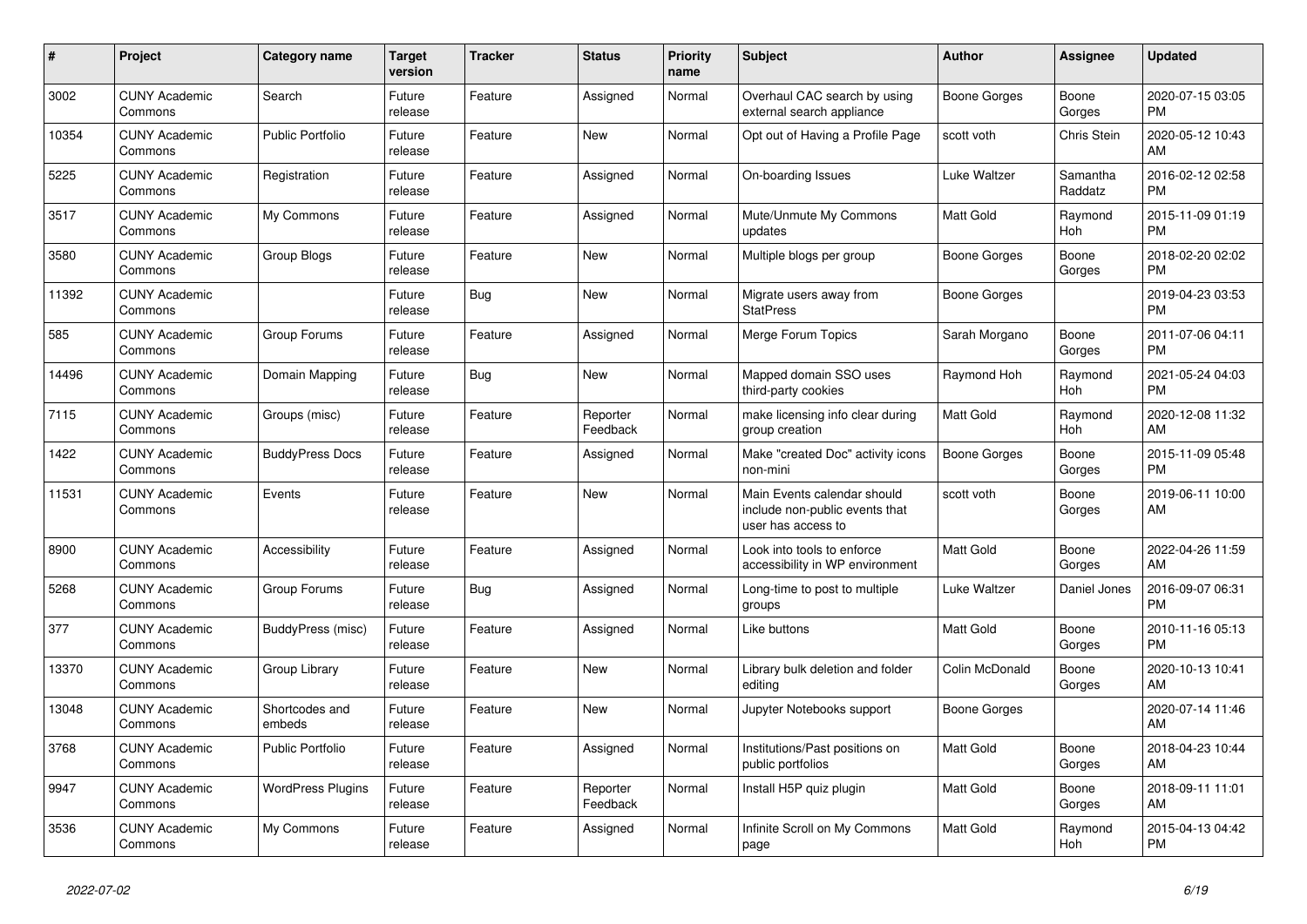| $\pmb{\#}$ | Project                         | Category name              | <b>Target</b><br>version | <b>Tracker</b> | <b>Status</b>        | Priority<br>name | <b>Subject</b>                                                                    | <b>Author</b>       | Assignee            | <b>Updated</b>                |
|------------|---------------------------------|----------------------------|--------------------------|----------------|----------------------|------------------|-----------------------------------------------------------------------------------|---------------------|---------------------|-------------------------------|
| 435        | <b>CUNY Academic</b><br>Commons | BuddyPress (misc)          | Future<br>release        | Feature        | Assigned             | Normal           | Include Avatar Images in Forum<br><b>Post Notification Emails</b>                 | <b>Matt Gold</b>    | Boone<br>Gorges     | 2010-12-08 12:40<br><b>PM</b> |
| 4903       | <b>CUNY Academic</b><br>Commons | Events                     | Future<br>release        | Design/UX      | Assigned             | Normal           | Improving visual appearance of<br>event calendars                                 | Matt Gold           | Boone<br>Gorges     | 2016-10-13 11:51<br>AM        |
| 13358      | <b>CUNY Academic</b><br>Commons | Group Forums               | Future<br>release        | Feature        | <b>New</b>           | Normal           | Improved UI for group forum<br>threading settings                                 | Boone Gorges        | Raymond<br>Hoh      | 2021-11-19 12:27<br><b>PM</b> |
| 11834      | <b>CUNY Academic</b><br>Commons | <b>Group Files</b>         | Future<br>release        | Feature        | <b>New</b>           | Normal           | Improved tools for managing<br>group file folders                                 | Boone Gorges        | Sonja Leix          | 2019-09-06 03:55<br><b>PM</b> |
| 12091      | <b>CUNY Academic</b><br>Commons | <b>Group Files</b>         | Future<br>release        | Feature        | <b>New</b>           | Normal           | Improved pre-upload file validation<br>for bp-group-documents                     | Boone Gorges        | Boone<br>Gorges     | 2019-11-14 01:21<br><b>PM</b> |
| 12042      | <b>CUNY Academic</b><br>Commons | <b>Email Notifications</b> | Future<br>release        | Feature        | New                  | Normal           | Improved error logging for BPGES<br>send queue                                    | <b>Boone Gorges</b> | Boone<br>Gorges     | 2021-11-19 12:25<br><b>PM</b> |
| 3770       | <b>CUNY Academic</b><br>Commons | <b>Public Portfolio</b>    | Future<br>release        | Feature        | Assigned             | Normal           | Improve Layout/Formatting of<br>Positions Area on Public Portfolios               | <b>Matt Gold</b>    | Chris Stein         | 2015-04-01 09:17<br><b>PM</b> |
| 2832       | <b>CUNY Academic</b><br>Commons | <b>Public Portfolio</b>    | Future<br>release        | Feature        | Assigned             | Normal           | Improve interface for (not)<br>auto-linking profile fields                        | Boone Gorges        | Chris Stein         | 2015-01-05 08:52<br><b>PM</b> |
| 11131      | <b>CUNY Academic</b><br>Commons |                            | Future<br>release        | Feature        | Reporter<br>Feedback | Normal           | Image Annotation Plugins                                                          | Laurie Hurson       |                     | 2019-02-26 11:33<br>AM        |
| 308        | <b>CUNY Academic</b><br>Commons | Registration               | Future<br>release        | Feature        | <b>New</b>           | Normal           | Group recommendations for<br>signup process                                       | Boone Gorges        | Samantha<br>Raddatz | 2015-11-09 05:07<br><b>PM</b> |
| 1544       | <b>CUNY Academic</b><br>Commons | Groups (misc)              | Future<br>release        | Feature        | Reporter<br>Feedback | Normal           | Group Filtering and Sorting                                                       | Matt Gold           | Chris Stein         | 2019-03-01 02:25<br><b>PM</b> |
| 4481       | <b>CUNY Academic</b><br>Commons | Events                     | Future<br>release        | Feature        | <b>New</b>           | Normal           | Group admins/mods should have<br>the ability to unlink an event from<br>the group | Boone Gorges        | Boone<br>Gorges     | 2017-04-24 03:53<br><b>PM</b> |
| 6014       | <b>CUNY Academic</b><br>Commons | Publicity                  | Future<br>release        | Publicity      | Reporter<br>Feedback | Normal           | Google search listing                                                             | Matt Gold           | Boone<br>Gorges     | 2016-09-21 03:48<br><b>PM</b> |
| 5397       | <b>CUNY Academic</b><br>Commons | Social Paper               | Future<br>release        | Feature        | <b>New</b>           | Normal           | frustrating to have to<br>enable/disable in SP                                    | Marilyn Weber       | Samantha<br>Raddatz | 2016-04-20 03:39<br><b>PM</b> |
| 3059       | <b>CUNY Academic</b><br>Commons | Group Forums               | Future<br>release        | Design/UX      | <b>New</b>           | Normal           | Forum Post Permissable Content<br><b>Explanatory Text</b>                         | Chris Stein         | <b>Chris Stein</b>  | 2015-04-02 11:27<br>AM        |
| 13650      | <b>CUNY Academic</b><br>Commons | Group Library              | Future<br>release        | Feature        | <b>New</b>           | Normal           | Forum Attachments in Group<br>Library                                             | Laurie Hurson       |                     | 2021-11-19 12:30<br><b>PM</b> |
| 6426       | <b>CUNY Academic</b><br>Commons | Spam/Spam<br>Prevention    | Future<br>release        | Feature        | Assigned             | Normal           | Force captcha on all comments?                                                    | Matt Gold           | <b>Tahir Butt</b>   | 2016-10-24 02:06<br><b>PM</b> |
| 3458       | <b>CUNY Academic</b><br>Commons | Groups (misc)              | Future<br>release        | Feature        | Assigned             | Normal           | Filter Members of Group by<br>Campus                                              | Michael Smith       | Samantha<br>Raddatz | 2014-09-26 08:32<br><b>PM</b> |
| 412        | <b>CUNY Academic</b><br>Commons | <b>WordPress Themes</b>    | Future<br>release        | Feature        | Assigned             | Normal           | <b>Featured Themes</b>                                                            | <b>Matt Gold</b>    | Dominic<br>Giglio   | 2015-01-05 08:44<br><b>PM</b> |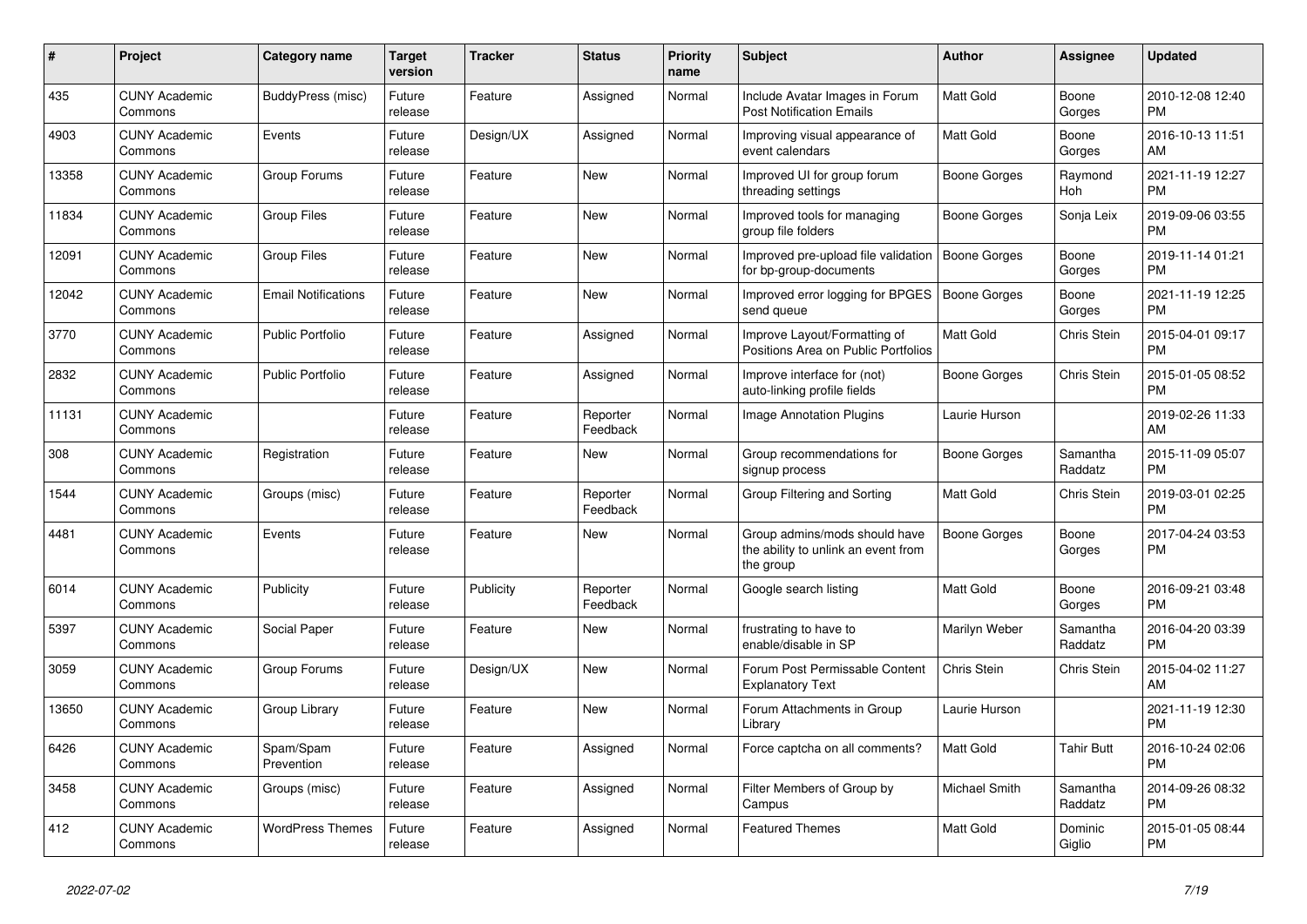| #     | Project                         | <b>Category name</b>      | Target<br>version | <b>Tracker</b> | <b>Status</b>        | Priority<br>name | <b>Subject</b>                                                           | <b>Author</b>           | <b>Assignee</b>     | <b>Updated</b>                |
|-------|---------------------------------|---------------------------|-------------------|----------------|----------------------|------------------|--------------------------------------------------------------------------|-------------------------|---------------------|-------------------------------|
| 13199 | <b>CUNY Academic</b><br>Commons | Group Forums              | Future<br>release | Feature        | <b>New</b>           | Normal           | Favoring Groups over bbPress<br>plugin                                   | Colin McDonald          | Colin<br>McDonald   | 2021-11-19 12:28<br><b>PM</b> |
| 8835  | <b>CUNY Academic</b><br>Commons | <b>Blogs (BuddyPress)</b> | Future<br>release | Feature        | <b>New</b>           | Normal           | Extend cuny is shortlinks to sites                                       | Luke Waltzer            | Boone<br>Gorges     | 2022-04-26 11:59<br>AM.       |
| 500   | <b>CUNY Academic</b><br>Commons | BuddyPress (misc)         | Future<br>release | Feature        | Assigned             | Normal           | <b>Export Group Data</b>                                                 | <b>Matt Gold</b>        | Boone<br>Gorges     | 2010-12-19 12:09<br><b>PM</b> |
| 5581  | <b>CUNY Academic</b><br>Commons | Analytics                 | Future<br>release | Feature        | Assigned             | Normal           | <b>Explore alternatives to Google</b><br>Analytics                       | <b>Matt Gold</b>        | Valerie<br>Townsend | 2020-04-17 03:12<br><b>PM</b> |
| 6078  | <b>CUNY Academic</b><br>Commons | <b>Blogs (BuddyPress)</b> | Future<br>release | Feature        | <b>New</b>           | Normal           | <b>Explore Adding Network Blog</b><br>Metadata Plugin                    | Luke Waltzer            | Luke Waltzer        | 2016-10-11 10:29<br><b>PM</b> |
| 4438  | <b>CUNY Academic</b><br>Commons | Events                    | Future<br>release | Bug            | Assigned             | Normal           | Events Calendar - Export<br><b>Recurring Events</b>                      | scott voth              | Daniel Jones        | 2016-05-23 04:25<br><b>PM</b> |
| 5696  | <b>CUNY Academic</b><br>Commons | Events                    | Future<br>release | Feature        | Assigned             | Normal           | Events Calendar - display options<br>calendar aggregation                | Matt Gold               | Boone<br>Gorges     | 2016-10-13 11:44<br>AM        |
| 4592  | <b>CUNY Academic</b><br>Commons | Events                    | Future<br>release | Design/UX      | <b>New</b>           | Normal           | Event Creation - Venue Dropdown<br>Slow                                  | Samantha Raddatz        | Boone<br>Gorges     | 2015-09-14 04:56<br><b>PM</b> |
| 11860 | <b>CUNY Academic</b><br>Commons | Registration              | Future<br>release | Feature        | <b>New</b>           | Normal           | <b>Ensure Students Are Aware They</b><br>Can Use Aliases At Registration | scott voth              |                     | 2019-09-24 08:46<br>AM        |
| 4253  | <b>CUNY Academic</b><br>Commons | Public Portfolio          | Future<br>release | Design/UX      | <b>New</b>           | Normal           | Encourage users to add portfolio<br>content                              | Samantha Raddatz        | Samantha<br>Raddatz | 2015-07-07 11:32<br>AM        |
| 9289  | <b>CUNY Academic</b><br>Commons | <b>WordPress Plugins</b>  | Future<br>release | Bug            | Reporter<br>Feedback | Normal           | Email Users Plugin                                                       | Laurie Hurson           | Boone<br>Gorges     | 2018-10-24 12:34<br><b>PM</b> |
| 14987 | <b>CUNY Academic</b><br>Commons | <b>WordPress Plugins</b>  | Future<br>release | <b>Bug</b>     | <b>New</b>           | Normal           | Elementor update causes<br>database freeze-up                            | Boone Gorges            | Boone<br>Gorges     | 2021-11-29 12:02<br><b>PM</b> |
| 3662  | <b>CUNY Academic</b><br>Commons | <b>SEO</b>                | Future<br>release | Feature        | Assigned             | Normal           | Duplicate Content/SEO/Google<br>issues                                   | Matt Gold               | Raymond<br>Hoh      | 2015-04-13 04:37<br><b>PM</b> |
| 497   | <b>CUNY Academic</b><br>Commons | <b>WordPress Plugins</b>  | Future<br>release | Feature        | Assigned             | Normal           | Drag and Drop Ordering on<br><b>Gallery Post Plugin</b>                  | Matt Gold               | Ron Rennick         | 2015-11-09 06:18<br><b>PM</b> |
| 16092 | <b>CUNY Academic</b><br>Commons |                           | Future<br>release | Feature        | Hold                 | Normal           | Don't show main site in Site<br>search results                           | Boone Gorges            | Boone<br>Gorges     | 2022-05-17 03:12<br><b>PM</b> |
| 9207  | <b>CUNY Academic</b><br>Commons |                           | Future<br>release | Support        | Reporter<br>Feedback | Normal           | display dashboards made in<br>Tableau?                                   | Marilyn Weber           | Boone<br>Gorges     | 2018-04-10 10:42<br>AM        |
| 2754  | <b>CUNY Academic</b><br>Commons | Design                    | Future<br>release | Feature        | Assigned             | Normal           | Determine strategy for CAC logo<br>handling in top header                | Micki Kaufman           | Chris Stein         | 2015-01-05 08:53<br><b>PM</b> |
| 3192  | <b>CUNY Academic</b><br>Commons | Group Forums              | Future<br>release | Feature        | Assigned             | Normal           | Customizable forum views for<br>bbPress 2.x group forums                 | Boone Gorges            | Raymond<br>Hoh      | 2015-11-09 12:47<br><b>PM</b> |
| 5183  | <b>CUNY Academic</b><br>Commons | Social Paper              | Future<br>release | Design/UX      | New                  | Normal           | Creating a new paper when<br>viewing an existing paper                   | Raffi<br>Khatchadourian | Samantha<br>Raddatz | 2016-02-02 12:09<br>PM        |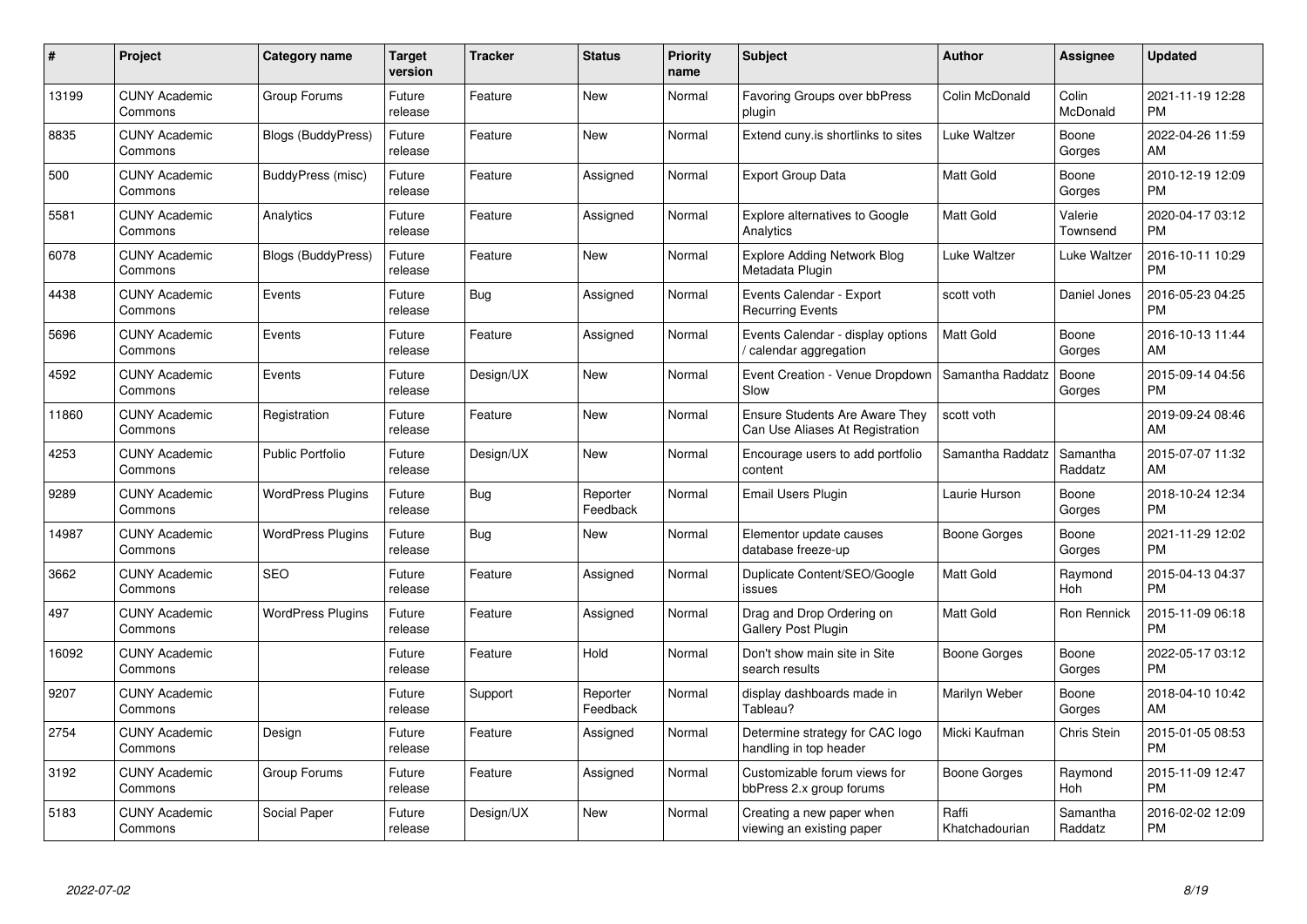| #     | <b>Project</b>                  | Category name              | <b>Target</b><br>version | <b>Tracker</b> | <b>Status</b> | Priority<br>name | <b>Subject</b>                                                                 | <b>Author</b>       | Assignee            | <b>Updated</b>                |
|-------|---------------------------------|----------------------------|--------------------------|----------------|---------------|------------------|--------------------------------------------------------------------------------|---------------------|---------------------|-------------------------------|
| 14787 | <b>CUNY Academic</b><br>Commons | <b>Plugin Packages</b>     | Future<br>release        | Feature        | <b>New</b>    | Normal           | Creating a "Design" plugin<br>package                                          | Laurie Hurson       | scott voth          | 2022-04-27 04:56<br><b>PM</b> |
| 287   | <b>CUNY Academic</b><br>Commons | WordPress (misc)           | Future<br>release        | Feature        | Assigned      | Normal           | Create troubleshooting tool for<br>account sign-up                             | Matt Gold           | Boone<br>Gorges     | 2015-11-09 06:17<br><b>PM</b> |
| 4053  | <b>CUNY Academic</b><br>Commons | Events                     | Future<br>release        | Feature        | Assigned      | Normal           | Create new tab for past events                                                 | Matt Gold           | Boone<br>Gorges     | 2015-05-12 02:10<br><b>PM</b> |
| 365   | <b>CUNY Academic</b><br>Commons | WordPress (misc)           | Future<br>release        | Feature        | Assigned      | Normal           | <b>Create Mouseover Tooltips</b><br>throughout Site                            | <b>Matt Gold</b>    | Chris Stein         | 2015-11-09 06:18<br><b>PM</b> |
| 5955  | <b>CUNY Academic</b><br>Commons | Outreach                   | Future<br>release        | Feature        | Assigned      | Normal           | Create auto-newsletter for<br>commons members                                  | Matt Gold           | Luke Waltzer        | 2016-08-30 10:34<br>AM        |
| 2753  | <b>CUNY Academic</b><br>Commons | <b>Public Portfolio</b>    | Future<br>release        | Feature        | New           | Normal           | Create actual actual tagification in<br>academic interests and other<br>fields | Micki Kaufman       | Boone<br>Gorges     | 2015-01-05 08:52<br><b>PM</b> |
| 4238  | <b>CUNY Academic</b><br>Commons | Events                     | Future<br>release        | Feature        | Assigned      | Normal           | Copy Events to Other Groups?                                                   | Matt Gold           | Boone<br>Gorges     | 2015-07-02 10:08<br>AM        |
| 599   | <b>CUNY Academic</b><br>Commons | BuddyPress (misc)          | Future<br>release        | Feature        | Assigned      | Normal           | Consider adding rating plugins for<br><b>BuddyPress/BBPress</b>                | <b>Matt Gold</b>    | Boone<br>Gorges     | 2011-08-22 06:50<br><b>PM</b> |
| 8756  | <b>CUNY Academic</b><br>Commons | Group Blogs                | Future<br>release        | Feature        | Hold          | Normal           | Connect multiple blogs to one<br>group?                                        | Matt Gold           | Boone<br>Gorges     | 2017-09-30 10:42<br>AM        |
| 3473  | <b>CUNY Academic</b><br>Commons | <b>User Experience</b>     | Future<br>release        | Feature        | Assigned      | Normal           | Commons profile: Add help info<br>about "Positions" replacing "title"          | Keith Miyake        | Samantha<br>Raddatz | 2015-11-09 02:28<br><b>PM</b> |
| 8078  | <b>CUNY Academic</b><br>Commons | <b>WordPress Plugins</b>   | Future<br>release        | System Upgrade | Assigned      | Normal           | <b>CommentPress Updates</b>                                                    | Margaret Galvan     | Christian<br>Wach   | 2017-05-08 03:49<br><b>PM</b> |
| 12573 | <b>CUNY Academic</b><br>Commons | <b>WordPress Plugins</b>   | Future<br>release        | Bug            | New           | Normal           | <b>CommentPress Core Issues</b>                                                | scott voth          |                     | 2020-03-24 04:32<br><b>PM</b> |
| 13331 | <b>CUNY Academic</b><br>Commons | Site cloning               | Future<br>release        | Bug            | <b>New</b>    | Normal           | Combine Site Template and Clone<br>operations                                  | Boone Gorges        | Jeremy Felt         | 2021-11-19 12:39<br><b>PM</b> |
| 5992  | <b>CUNY Academic</b><br>Commons | <b>Email Notifications</b> | Future<br>release        | Feature        | <b>New</b>    | Normal           | Changing the From line of<br>autogenerated blog emails                         | Marilyn Weber       |                     | 2018-09-27 05:19<br><b>PM</b> |
| 4404  | <b>CUNY Academic</b><br>Commons | <b>Public Portfolio</b>    | Future<br>release        | Design/UX      | Assigned      | Normal           | Change color of permissions info<br>on portfolio editing interface             | <b>Matt Gold</b>    | Samantha<br>Raddatz | 2015-08-11 05:28<br><b>PM</b> |
| 14184 | <b>CUNY Academic</b><br>Commons | <b>Public Portfolio</b>    | Future<br>release        | Feature        | New           | Normal           | Centralized mechanism for storing<br>Campus affiliations                       | <b>Boone Gorges</b> | Boone<br>Gorges     | 2022-01-04 11:35<br>AM        |
| 6755  | <b>CUNY Academic</b><br>Commons | WordPress (misc)           | Future<br>release        | Bug            | <b>New</b>    | Normal           | Cannot Deactivate Plugin                                                       | Laura Kane          |                     | 2016-11-16 01:12<br><b>PM</b> |
| 2167  | <b>CUNY Academic</b><br>Commons | WordPress (misc)           | Future<br>release        | <b>Bug</b>     | Assigned      | Normal           | <b>CAC-Livestream Plugin Issues</b>                                            | Michael Smith       | Dominic<br>Giglio   | 2015-01-02 03:06<br><b>PM</b> |
| 4980  | <b>CUNY Academic</b><br>Commons | Home Page                  | Future<br>release        | Feature        | Assigned      | Normal           | CAC Featured Content -- Adding<br>Randomization                                | Matt Gold           | Boone<br>Gorges     | 2016-12-12 03:01<br><b>PM</b> |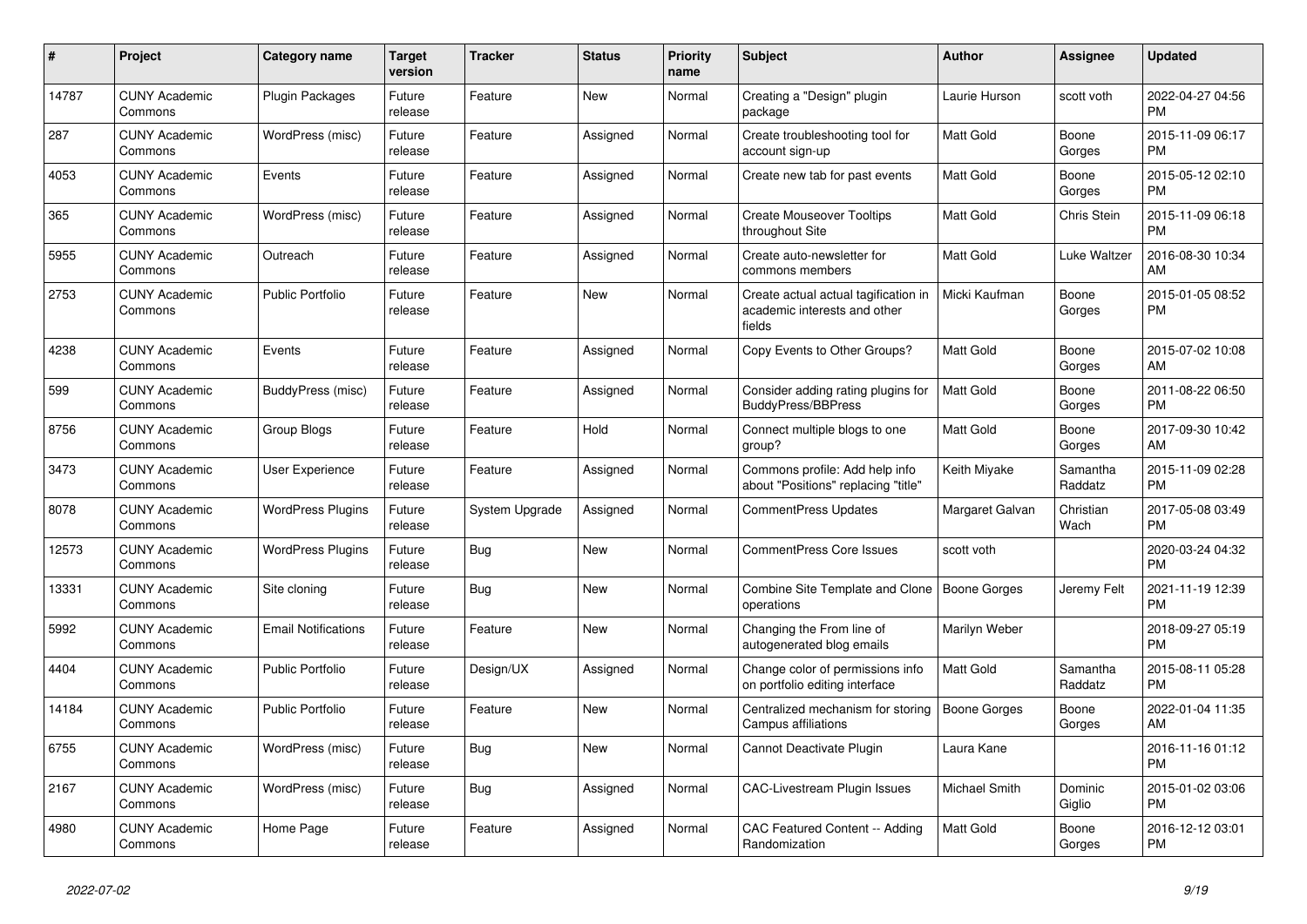| #     | Project                         | <b>Category name</b>     | <b>Target</b><br>version | <b>Tracker</b> | <b>Status</b>        | Priority<br>name | <b>Subject</b>                                                                             | Author              | <b>Assignee</b> | <b>Updated</b>                |
|-------|---------------------------------|--------------------------|--------------------------|----------------|----------------------|------------------|--------------------------------------------------------------------------------------------|---------------------|-----------------|-------------------------------|
| 364   | <b>CUNY Academic</b><br>Commons | <b>WordPress Plugins</b> | Future<br>release        | Feature        | New                  | Normal           | <b>Bulletin Board</b>                                                                      | <b>Matt Gold</b>    |                 | 2015-01-05 08:50<br><b>PM</b> |
| 618   | <b>CUNY Academic</b><br>Commons | <b>BuddyPress Docs</b>   | Future<br>release        | Feature        | Assigned             | Normal           | BuddyPress Docs: export formats                                                            | <b>Boone Gorges</b> | Boone<br>Gorges | 2015-11-09 05:38<br><b>PM</b> |
| 3042  | <b>CUNY Academic</b><br>Commons | <b>Public Portfolio</b>  | Future<br>release        | Feature        | Assigned             | Normal           | Browsing member interests                                                                  | Matt Gold           | Boone<br>Gorges | 2015-03-21 09:04<br><b>PM</b> |
| 7624  | <b>CUNY Academic</b><br>Commons | BuddyPress (misc)        | Future<br>release        | Design/UX      | New                  | Normal           | <b>BP Notifications</b>                                                                    | Luke Waltzer        | Paige Dupont    | 2017-02-08 10:43<br><b>PM</b> |
| 14113 | CUNY Academic<br>Commons        | WordPress (misc)         | Future<br>release        | Bug            | Hold                 | Normal           | Block Editor Not Working on this<br>page - Json error                                      | scott voth          | Boone<br>Gorges | 2021-03-05 11:01<br>AM        |
| 635   | <b>CUNY Academic</b><br>Commons | <b>BuddyPress (misc)</b> | Future<br>release        | Feature        | Assigned             | Normal           | Big Blue Button -<br>Videoconferencing in Groups and<br><b>Blogs</b>                       | Matt Gold           | Boone<br>Gorges | 2011-03-14 03:24<br><b>PM</b> |
| 14309 | <b>CUNY Academic</b><br>Commons | Group Library            | Future<br>release        | Feature        | New                  | Normal           | Better handling of<br>bp group document file download<br>attempts when file is not present | <b>Boone Gorges</b> | Boone<br>Gorges | 2021-11-19 12:28<br><b>PM</b> |
| 3193  | <b>CUNY Academic</b><br>Commons | Group Forums             | Future<br>release        | Feature        | Assigned             | Normal           | bbPress 2.x dynamic roles and<br><b>RBE</b>                                                | Boone Gorges        | Boone<br>Gorges | 2014-09-30 01:30<br><b>PM</b> |
| 13466 | <b>CUNY Academic</b><br>Commons | Cavalcade                | Future<br>release        | Feature        | New                  | Normal           | Automated cleanup for duplicate<br>Cavalcade tasks                                         | <b>Boone Gorges</b> | Boone<br>Gorges | 2020-10-13 05:24<br><b>PM</b> |
| 9211  | <b>CUNY Academic</b><br>Commons | <b>WordPress Plugins</b> | Future<br>release        | Support        | Reporter<br>Feedback | Normal           | Auto-Role Setting in Forum Plugin<br>Causing Some Confusion                                | Luke Waltzer        | Boone<br>Gorges | 2018-03-13 11:44<br>AM        |
| 11243 | CUNY Academic<br>Commons        | <b>BuddyPress (misc)</b> | Future<br>release        | Bug            | New                  | Normal           | Audit bp-custom.php                                                                        | Raymond Hoh         | Raymond<br>Hoh  | 2022-04-26 11:59<br>AM        |
| 5489  | <b>CUNY Academic</b><br>Commons | Social Paper             | Future<br>release        | Feature        | New                  | Normal           | Asc/desc sorting for Social Paper<br>directories                                           | Boone Gorges        |                 | 2016-04-21 10:06<br><b>PM</b> |
| 2523  | CUNY Academic<br>Commons        | <b>BuddyPress Docs</b>   | Future<br>release        | Feature        | Assigned             | Normal           | Allow Users to Upload Images to<br><b>BP</b> Docs                                          | Matt Gold           | Boone<br>Gorges | 2015-11-09 06:14<br><b>PM</b> |
| 6332  | <b>CUNY Academic</b><br>Commons | WordPress (misc)         | Future<br>release        | Feature        | New                  | Normal           | Allow uploaded files to be marked<br>as private in an ad hoc way                           | Boone Gorges        |                 | 2016-10-17 11:41<br><b>PM</b> |
| 13835 | <b>CUNY Academic</b><br>Commons | WordPress (misc)         | Future<br>release        | Feature        | New                  | Normal           | Allow OneSearch widget to have<br>'CUNY' as campus                                         | Boone Gorges        | Boone<br>Gorges | 2021-11-19 12:39<br><b>PM</b> |
| 4635  | <b>CUNY Academic</b><br>Commons | Authentication           | Future<br>release        | Feature        | New                  | Normal           | Allow non-WP authentication                                                                | <b>Boone Gorges</b> | Sonja Leix      | 2019-03-01 02:05<br>PM        |
| 3308  | <b>CUNY Academic</b><br>Commons | Group Invitations        | Future<br>release        | Feature        | Assigned             | Normal           | Allow members to rescind group<br>invitations                                              | Matt Gold           | Boone<br>Gorges | 2015-04-01 08:53<br>PM        |
| 554   | <b>CUNY Academic</b><br>Commons | BuddyPress (misc)        | Future<br>release        | Feature        | Assigned             | Normal           | Add Trackback notifications to<br>site-wide activity feed                                  | Matt Gold           | Boone<br>Gorges | 2015-11-09 06:19<br><b>PM</b> |
| 5199  | <b>CUNY Academic</b><br>Commons | Social Paper             | Future<br>release        | Feature        | New                  | Normal           | add tables to the SP editor                                                                | Marilyn Weber       |                 | 2016-10-24 11:27<br>AM        |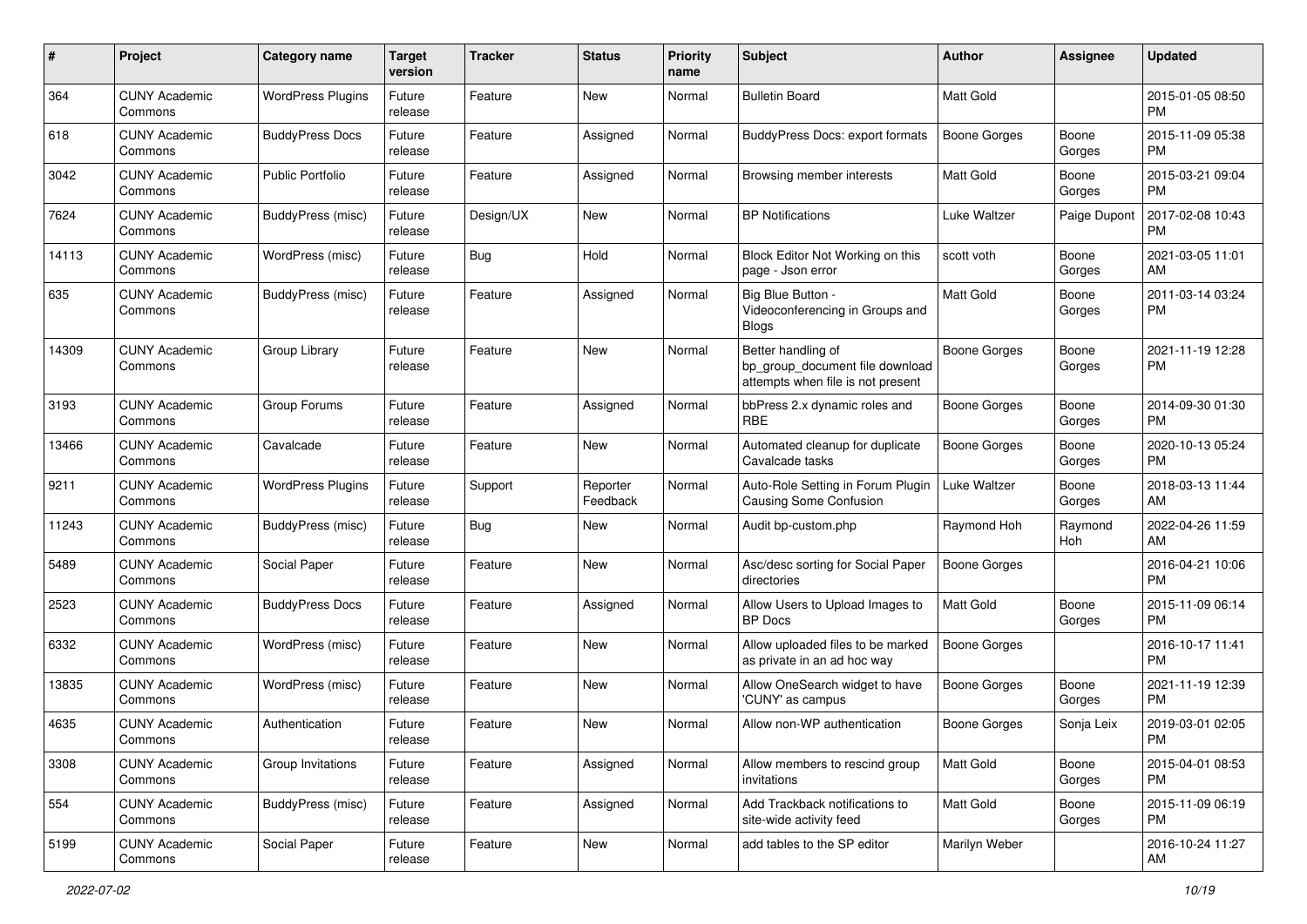| #     | Project                         | <b>Category name</b>     | <b>Target</b><br>version | <b>Tracker</b> | <b>Status</b>        | <b>Priority</b><br>name | Subject                                                                                    | Author                  | <b>Assignee</b>     | <b>Updated</b>                |
|-------|---------------------------------|--------------------------|--------------------------|----------------|----------------------|-------------------------|--------------------------------------------------------------------------------------------|-------------------------|---------------------|-------------------------------|
| 4226  | <b>CUNY Academic</b><br>Commons | <b>BuddyPress Docs</b>   | Future<br>release        | Design/UX      | <b>New</b>           | Normal                  | Add option to connect a Doc with<br>a Group                                                | Samantha Raddatz        | Samantha<br>Raddatz | 2015-09-09 04:08<br><b>PM</b> |
| 4225  | <b>CUNY Academic</b><br>Commons | DiRT Integration         | Future<br>release        | Design/UX      | New                  | Normal                  | Add information to DIRT page (in<br>Create a Group)                                        | Samantha Raddatz        | <b>Matt Gold</b>    | 2015-06-26 03:14<br><b>PM</b> |
| 4222  | <b>CUNY Academic</b><br>Commons | <b>User Experience</b>   | Future<br>release        | Design/UX      | <b>New</b>           | Normal                  | Add information to 'Delete<br>Account' page                                                | Samantha Raddatz        | scott voth          | 2015-06-26 11:35<br>AM        |
| 3220  | <b>CUNY Academic</b><br>Commons | <b>Public Portfolio</b>  | Future<br>release        | Feature        | Assigned             | Normal                  | Add indent/outdent option to<br>Formatting Buttons on Profile<br>Page                      | <b>Matt Gold</b>        | Boone<br>Gorges     | 2014-05-21 10:39<br>PM        |
| 11945 | <b>CUNY Academic</b><br>Commons | Reckoning                | Future<br>release        | Feature        | Reporter<br>Feedback | Normal                  | Add Comments bubble to<br>Reckoning views                                                  | <b>Boone Gorges</b>     | Boone<br>Gorges     | 2019-11-12 05:14<br><b>PM</b> |
| 3492  | <b>CUNY Academic</b><br>Commons | <b>WordPress Themes</b>  | Future<br>release        | Support        | Assigned             | Normal                  | Add CBOX theme to the<br>Commons                                                           | scott voth              | Raymond<br>Hoh      | 2014-10-08 05:55<br><b>PM</b> |
| 9835  | <b>CUNY Academic</b><br>Commons | Group Forums             | Future<br>release        | Bug            | Assigned             | Normal                  | add a "like" function?                                                                     | Marilyn Weber           | <b>Erik Trainer</b> | 2018-06-05 01:49<br><b>PM</b> |
| 5488  | <b>CUNY Academic</b><br>Commons | Social Paper             | Future<br>release        | Bug            | New                  | Normal                  | Add a "last edited by" field to<br>Social Paper group directories                          | Boone Gorges            |                     | 2016-04-21 10:05<br><b>PM</b> |
| 10226 | <b>CUNY Academic</b><br>Commons | Courses                  | Future<br>release        | Feature        | <b>New</b>           | Normal                  | Add "My Courses" to drop down<br>list                                                      | scott voth              | Boone<br>Gorges     | 2021-11-19 12:42<br><b>PM</b> |
| 9895  | <b>CUNY Academic</b><br>Commons | Onboarding               | Future<br>release        | Feature        | Assigned             | Normal                  | Add "Accept Invitation"<br>link/button/function to Group<br>and/or Site invitation emails? | Luke Waltzer            | Boone<br>Gorges     | 2018-06-07 12:42<br><b>PM</b> |
| 4221  | <b>CUNY Academic</b><br>Commons | Group Forums             | Future<br>release        | Design/UX      | Assigned             | Normal                  | Add 'Number of Posts' display<br>option to Forum page                                      | Samantha Raddatz        | Samantha<br>Raddatz | 2015-06-26 02:21<br><b>PM</b> |
| 3939  | <b>CUNY Academic</b><br>Commons | <b>WordPress Plugins</b> | Future<br>release        | Bug            | Hold                 | Normal                  | Activity stream support for<br>Co-Authors Plus plugin                                      | Raymond Hoh             | Raymond<br>Hoh      | 2015-11-09 06:13<br><b>PM</b> |
| 5827  | <b>CUNY Academic</b><br>Commons | Public Portfolio         | Future<br>release        | Bug            | Assigned             | Normal                  | Academic Interests square bracket<br>links not working                                     | scott voth              | Chris Stein         | 2016-08-11 11:59<br><b>PM</b> |
| 11789 | <b>CUNY Academic</b><br>Commons | Courses                  | Future<br>release        | Feature        | <b>New</b>           | Normal                  | Ability to remove item from<br>Courses list                                                | Laurie Hurson           | Sonja Leix          | 2019-09-24 12:28<br><b>PM</b> |
| 481   | <b>CUNY Academic</b><br>Commons | Groups (misc)            | Future<br>release        | Feature        | Assigned             | Normal                  | ability to archive inactive groups<br>and blogs                                            | Michael Mandiberg       | Samantha<br>Raddatz | 2015-11-09 05:56<br><b>PM</b> |
| 5182  | <b>CUNY Academic</b><br>Commons | Social Paper             | Future<br>release        | Design/UX      | New                  | Normal                  | "Publishing" a private paper on<br>social paper?                                           | Raffi<br>Khatchadourian | Boone<br>Gorges     | 2016-10-13 04:12<br><b>PM</b> |
| 3330  | <b>CUNY Academic</b><br>Commons | My Commons               | Future<br>release        | Feature        | Assigned             | Normal                  | "Commons Information" tool                                                                 | <b>Boone Gorges</b>     | Chris Stein         | 2014-09-22 08:46<br><b>PM</b> |
| 11517 | <b>CUNY Academic</b><br>Commons |                          | Not tracked              | Feature        | Assigned             | Normal                  | wp-accessibility plugin should not<br>strip 'target="_blank"' by default                   | <b>Boone Gorges</b>     | Laurie Hurson       | 2019-09-24 09:57<br>AM        |
| 14483 | <b>CUNY Academic</b><br>Commons | WordPress - Media        | Not tracked              | Bug            | Reporter<br>Feedback | Normal                  | Wordpress PDF Embed Stopped<br>Working after JITP Media Clone                              | Patrick DeDauw          | Boone<br>Gorges     | 2021-05-20 01:51<br><b>PM</b> |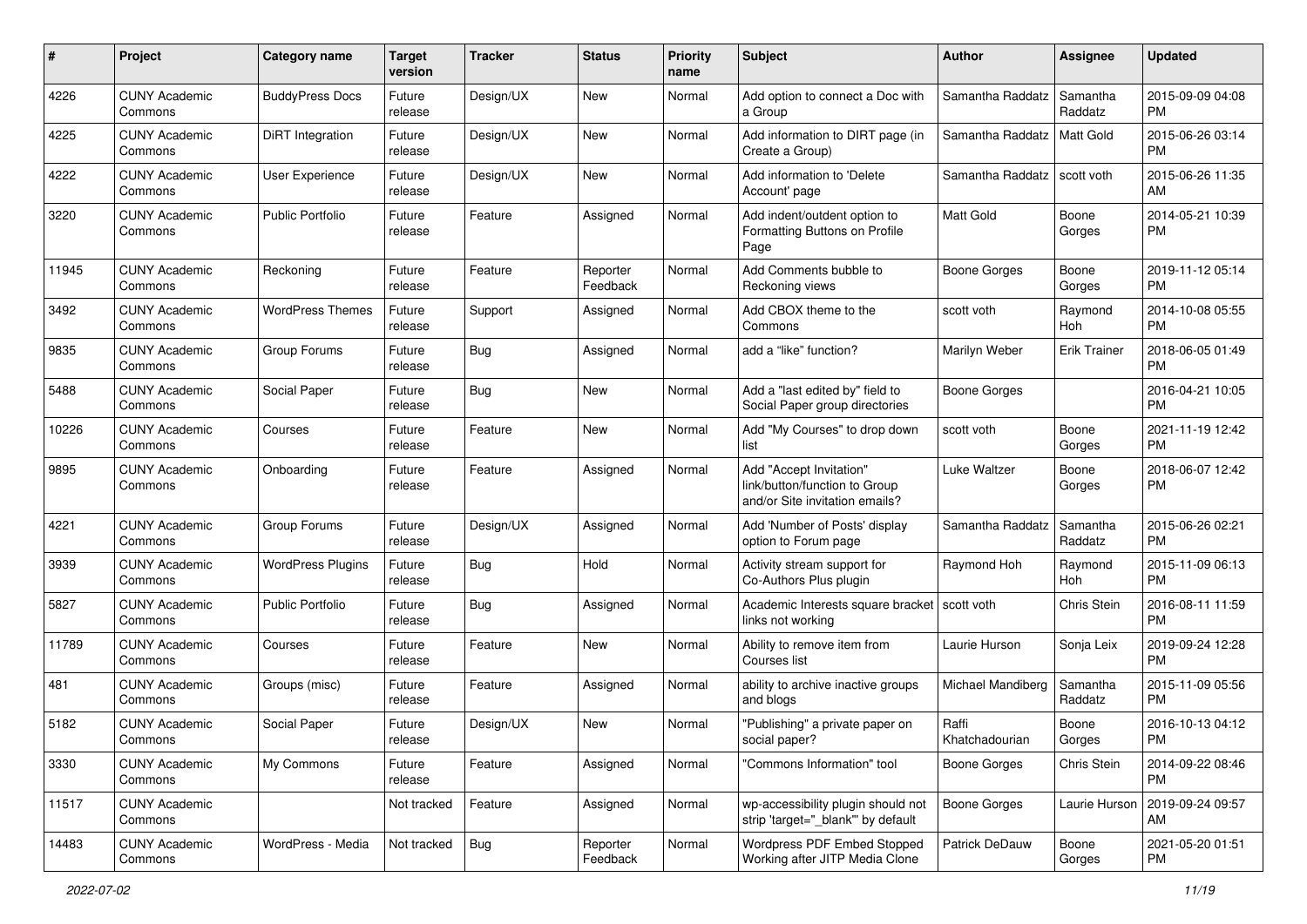| #     | <b>Project</b>                  | Category name             | <b>Target</b><br>version | <b>Tracker</b> | <b>Status</b>        | Priority<br>name | <b>Subject</b>                                                                                | <b>Author</b>           | Assignee            | <b>Updated</b>                |
|-------|---------------------------------|---------------------------|--------------------------|----------------|----------------------|------------------|-----------------------------------------------------------------------------------------------|-------------------------|---------------------|-------------------------------|
| 9941  | <b>CUNY Academic</b><br>Commons | Wiki                      | Not tracked              | Support        | Assigned             | Normal           | Wiki functionality                                                                            | <b>Matt Gold</b>        | Boone<br>Gorges     | 2018-06-26 10:57<br>AM        |
| 14538 | <b>CUNY Academic</b><br>Commons |                           | Not tracked              | Support        | Reporter<br>Feedback | Normal           | <b>Weebly To Commons</b>                                                                      | Laurie Hurson           |                     | 2021-09-14 10:47<br>AM        |
| 10273 | <b>CUNY Academic</b><br>Commons | Registration              | Not tracked              | Support        | Reporter<br>Feedback | Normal           | users combining CF and campus<br>address                                                      | Marilyn Weber           |                     | 2019-09-18 10:58<br>AM        |
| 10040 | <b>CUNY Academic</b><br>Commons | WordPress (misc)          | Not tracked              | Bug            | Reporter<br>Feedback | Normal           | User doesn't see full list of themes                                                          | <b>Matt Gold</b>        | Boone<br>Gorges     | 2018-07-25 10:12<br>AM        |
| 8898  | <b>CUNY Academic</b><br>Commons | Social Paper              | Not tracked              | Feature        | Assigned             | Normal           | Usage data on docs and social<br>paper                                                        | Matt Gold               | Matt Gold           | 2017-11-16 11:32<br>AM        |
| 4027  | <b>CUNY Academic</b><br>Commons | Commons In A Box          | Not tracked              | Design/UX      | Assigned             | Normal           | Usability review of CBOX update<br>procedures                                                 | <b>Matt Gold</b>        | Samantha<br>Raddatz | 2015-05-11 06:36<br><b>PM</b> |
| 12350 | <b>CUNY Academic</b><br>Commons | <b>Blogs (BuddyPress)</b> | Not tracked              | Support        | Reporter<br>Feedback | Normal           | URL creation problem                                                                          | Marilyn Weber           |                     | 2020-02-03 11:27<br>AM        |
| 12392 | <b>CUNY Academic</b><br>Commons | Help/Codex                | Not tracked              | Documentation  | New                  | Normal           | <b>Updates to Common Commons</b><br>Questions on Help Page                                    | scott voth              | Margaret<br>Galvan  | 2020-02-11 10:53<br>AM        |
| 2666  | <b>CUNY Academic</b><br>Commons | About page                | Not tracked              | Documentation  | Assigned             | Normal           | <b>Update About Text</b>                                                                      | Chris Stein             | Luke Waltzer        | 2016-03-04 11:19<br>AM        |
| 11545 | <b>CUNY Academic</b><br>Commons | <b>WordPress Plugins</b>  | Not tracked              | Support        | New                  | Normal           | Twitter searches in WordPress                                                                 | Gina Cherry             | Matt Gold           | 2019-09-23 01:03<br><b>PM</b> |
| 14911 | <b>CUNY Academic</b><br>Commons | <b>WordPress Themes</b>   | Not tracked              | Support        | <b>New</b>           | Normal           | Twentytwentyone theme                                                                         | Marilyn Weber           |                     | 2021-10-28 10:37<br>AM        |
| 7828  | <b>CUNY Academic</b><br>Commons |                           | Not tracked              | Feature        | Assigned             | Normal           | Theme Assessment 2017                                                                         | Margaret Galvan         | Margaret<br>Galvan  | 2017-05-02 10:41<br><b>PM</b> |
| 9515  | <b>CUNY Academic</b><br>Commons | <b>WordPress Plugins</b>  | Not tracked              | <b>Bug</b>     | Reporter<br>Feedback | Normal           | Text to Speech plugin - "More<br>Slowly" checkbox not working                                 | scott voth              | Boone<br>Gorges     | 2018-06-13 02:26<br><b>PM</b> |
| 5298  | <b>CUNY Academic</b><br>Commons |                           | Not tracked              | Publicity      | <b>New</b>           | Normal           | Survey Pop-Up Text                                                                            | Samantha Raddatz        | Samantha<br>Raddatz | 2016-03-22 12:27<br><b>PM</b> |
| 2175  | <b>CUNY Academic</b><br>Commons | WordPress (misc)          | Not tracked              | Support        | Assigned             | Normal           | Subscibe 2 vs. Jetpack<br>subscription options                                                | local admin             | Matt Gold           | 2016-01-26 04:58<br><b>PM</b> |
| 15242 | <b>CUNY Academic</b><br>Commons | Performance               | Not tracked              | Bug            | Reporter<br>Feedback | Normal           | Slugist site                                                                                  | Raffi<br>Khatchadourian | Boone<br>Gorges     | 2022-02-07 11:14<br>AM        |
| 15816 | <b>CUNY Academic</b><br>Commons |                           | Not tracked              | Support        | <b>New</b>           | Normal           | slow loading at SPS                                                                           | Marilyn Weber           |                     | 2022-04-05 01:26<br><b>PM</b> |
| 12360 | <b>CUNY Academic</b><br>Commons | <b>WordPress Themes</b>   | Not tracked              | Bug            | Reporter<br>Feedback | Normal           | site just says "DANTE We are<br>currently in maintenance mode,<br>please check back shortly." | Marilyn Weber           |                     | 2020-02-04 12:13<br><b>PM</b> |
| 12438 | <b>CUNY Academic</b><br>Commons | Courses                   | Not tracked              | <b>Bug</b>     | <b>New</b>           | Normal           | Site appearing twice                                                                          | Laurie Hurson           | Boone<br>Gorges     | 2020-02-18 01:34<br><b>PM</b> |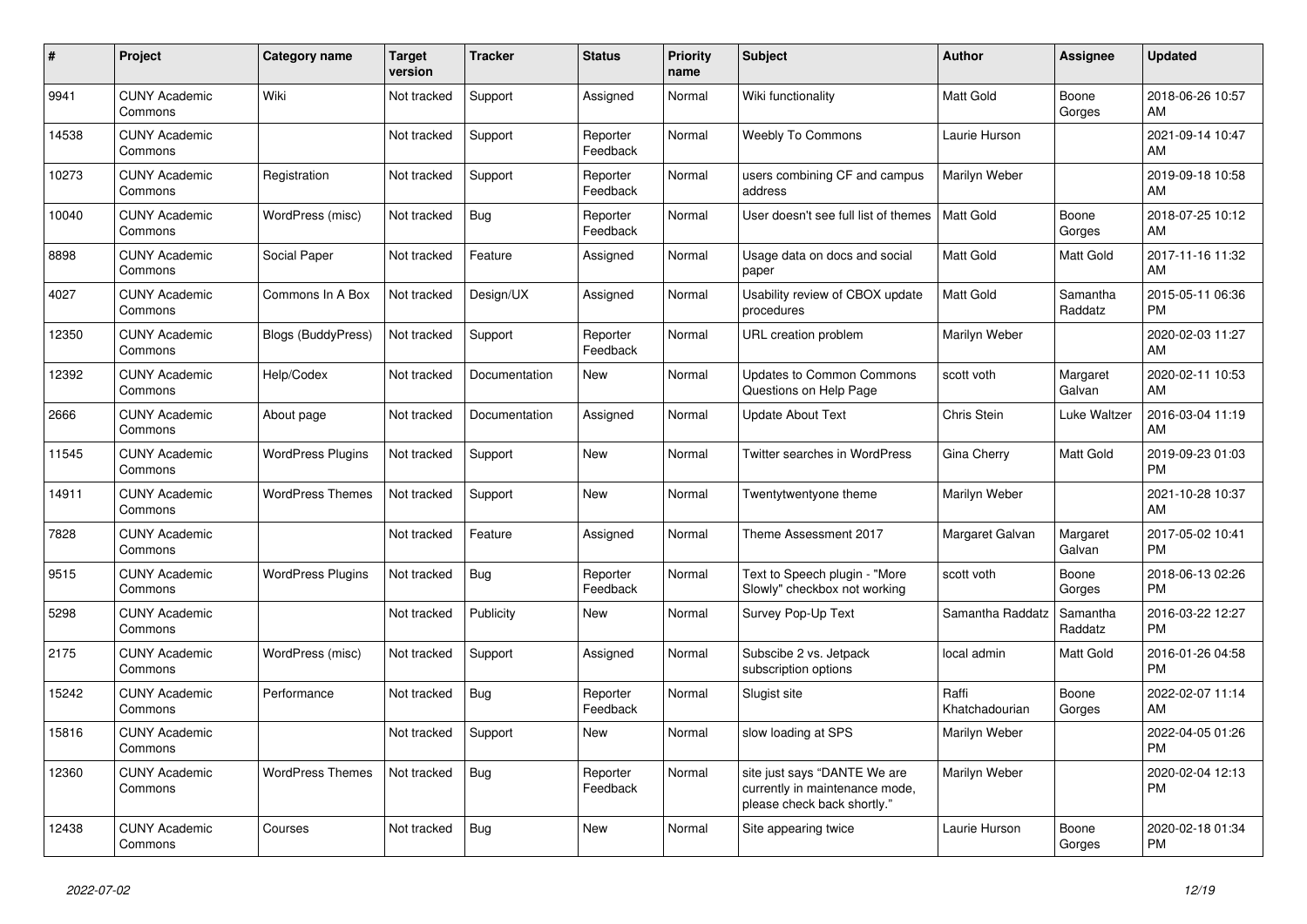| #     | Project                         | <b>Category name</b>       | Target<br>version | <b>Tracker</b> | <b>Status</b>        | Priority<br>name | <b>Subject</b>                                                      | <b>Author</b>           | Assignee            | <b>Updated</b>                |
|-------|---------------------------------|----------------------------|-------------------|----------------|----------------------|------------------|---------------------------------------------------------------------|-------------------------|---------------------|-------------------------------|
| 12328 | <b>CUNY Academic</b><br>Commons |                            | Not tracked       | Support        | <b>New</b>           | Normal           | Sign up Code for Non-CUNY<br>Faculty                                | Laurie Hurson           |                     | 2020-01-28 10:25<br><b>AM</b> |
| 12484 | <b>CUNY Academic</b><br>Commons |                            | Not tracked       | Support        | Reporter<br>Feedback | Normal           | Sign up Code for COIL Course<br>starting in March                   | Laurie Hurson           | Matt Gold           | 2020-03-02 02:26<br><b>PM</b> |
| 11077 | <b>CUNY Academic</b><br>Commons | Events                     | Not tracked       | Feature        | Reporter<br>Feedback | Normal           | Show event category description<br>in event list view               | Raffi<br>Khatchadourian |                     | 2019-02-12 10:38<br><b>PM</b> |
| 12247 | <b>CUNY Academic</b><br>Commons | Publicity                  | Not tracked       | Support        | <b>New</b>           | Normal           | <b>Screenshot of First Commons</b><br>Homepage                      | scott voth              | scott voth          | 2020-01-14 12:08<br><b>PM</b> |
| 4070  | <b>CUNY Academic</b><br>Commons | Analytics                  | Not tracked       | Support        | Assigned             | Normal           | Request for JITP site analytics                                     | Matt Gold               | Seth Persons        | 2016-02-23 03:09<br><b>PM</b> |
| 9420  | <b>CUNY Academic</b><br>Commons | cuny.is                    | Not tracked       | Feature        | <b>New</b>           | Normal           | Request for http://cuny.is/streams                                  | Raffi<br>Khatchadourian | Marilyn<br>Weber    | 2018-04-02 10:08<br>AM.       |
| 9979  | <b>CUNY Academic</b><br>Commons | <b>Email Notifications</b> | Not tracked       | Bug            | Reporter<br>Feedback | Normal           | Reports of slow email activation<br>emails                          | Matt Gold               | Boone<br>Gorges     | 2018-08-29 09:40<br><b>PM</b> |
| 8902  | <b>CUNY Academic</b><br>Commons | Design                     | Not tracked       | Feature        | Assigned             | Normal           | Report back on research on<br><b>BuddyPress themes</b>              | <b>Matt Gold</b>        | Michael Smith       | 2017-11-10 12:31<br><b>PM</b> |
| 3369  | <b>CUNY Academic</b><br>Commons | Reply By Email             | Not tracked       | Outreach       | Hold                 | Normal           | Release reply by email to WP<br>plugin directory                    | <b>Matt Gold</b>        | Raymond<br>Hoh      | 2016-03-01 12:46<br><b>PM</b> |
| 8991  | <b>CUNY Academic</b><br>Commons | Reply By Email             | Not tracked       | Bug            | Hold                 | Normal           | RBE duplicate email message<br>issue                                | <b>Matt Gold</b>        | Raymond<br>Hoh      | 2018-02-18 08:53<br>PM        |
| 14842 | <b>CUNY Academic</b><br>Commons |                            | Not tracked       | Support        | Reporter<br>Feedback | Normal           | Question about widgets and block<br>editor                          | Gina Cherry             |                     | 2021-10-06 03:01<br><b>PM</b> |
| 9060  | <b>CUNY Academic</b><br>Commons | Commons In A Box           | Not tracked       | <b>Bug</b>     | Hold                 | Normal           | Problems with CBox image library<br>upload                          | Lisa Rhody              | Raymond<br>Hoh      | 2018-01-10 03:26<br><b>PM</b> |
| 13286 | <b>CUNY Academic</b><br>Commons |                            | Not tracked       | Support        | <b>New</b>           | Normal           | problem connecting with<br>WordPress app                            | Marilyn Weber           | Raymond<br>Hoh      | 2020-09-08 11:16<br>AM.       |
| 14900 | <b>CUNY Academic</b><br>Commons |                            | Not tracked       | Support        | Reporter<br>Feedback | Normal           | previous theme?                                                     | Marilyn Weber           |                     | 2021-10-25 10:31<br><b>AM</b> |
| 4986  | <b>CUNY Academic</b><br>Commons | ZenDesk                    | Not tracked       | Support        | Assigned             | Normal           | Prepare documentation for<br>Zendesk re web widget                  | Matt Gold               | Samantha<br>Raddatz | 2016-02-25 03:09<br><b>PM</b> |
| 11771 | <b>CUNY Academic</b><br>Commons |                            | Not tracked       | Support        | Reporter<br>Feedback | Normal           | post displays in sections                                           | Marilyn Weber           |                     | 2019-08-20 10:34<br>AM        |
| 3524  | <b>CUNY Academic</b><br>Commons | Documentation              | Not tracked       | Documentation  | Assigned             | Normal           | Post describing all you can do<br>when starting up a new blog/group | <b>Matt Gold</b>        | scott voth          | 2014-10-04 12:56<br><b>PM</b> |
| 14629 | <b>CUNY Academic</b><br>Commons |                            | Not tracked       | Bug            | Reporter<br>Feedback | Normal           | Possible Post Order Bug?                                            | <b>Syelle Graves</b>    |                     | 2021-09-14 10:47<br>AM        |
| 2612  | <b>CUNY Academic</b><br>Commons |                            | Not tracked       | Publicity      | Assigned             | Normal           | Pinterest site for the Commons                                      | local admin             | Sarah<br>Morgano    | 2016-03-04 11:19<br>AM        |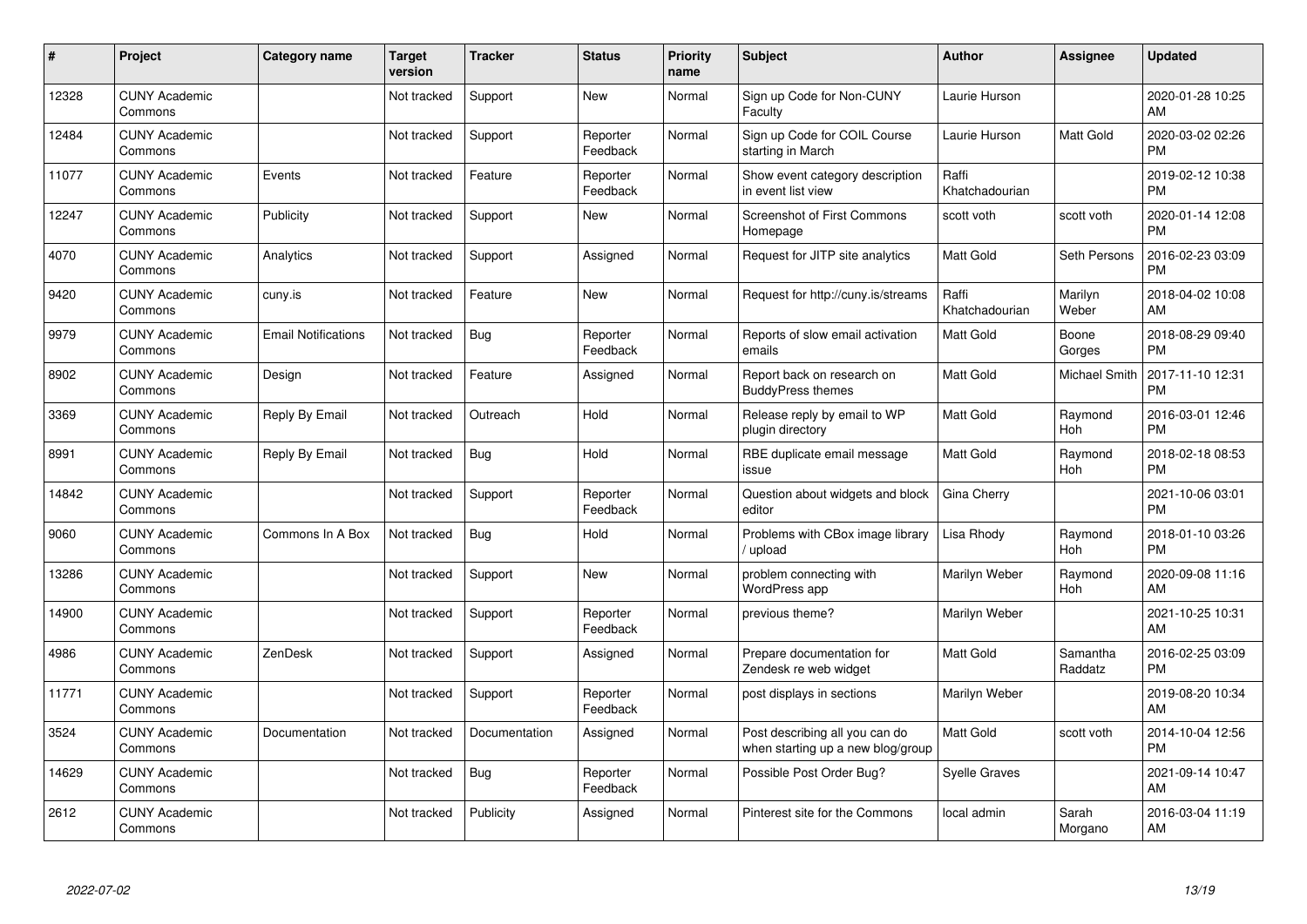| #     | Project                         | <b>Category name</b> | <b>Target</b><br>version | <b>Tracker</b> | <b>Status</b>        | Priority<br>name | <b>Subject</b>                                                                                                                               | Author                 | <b>Assignee</b>     | <b>Updated</b>                |
|-------|---------------------------------|----------------------|--------------------------|----------------|----------------------|------------------|----------------------------------------------------------------------------------------------------------------------------------------------|------------------------|---------------------|-------------------------------|
| 8607  | <b>CUNY Academic</b><br>Commons |                      | Not tracked              | Support        | <b>New</b>           | Normal           | Paypal?                                                                                                                                      | Marilyn Weber          | Matt Gold           | 2018-05-15 01:37<br><b>PM</b> |
| 14074 | <b>CUNY Academic</b><br>Commons | WordPress (misc)     | Not tracked              | Support        | Reporter<br>Feedback | Normal           | page password protection problem                                                                                                             | Marilyn Weber          |                     | 2021-03-02 11:03<br>AM        |
| 8976  | <b>CUNY Academic</b><br>Commons | Reply By Email       | Not tracked              | Feature        | Assigned             | Normal           | Package RBE new topics posting?                                                                                                              | <b>Matt Gold</b>       | Raymond<br>Hoh      | 2017-12-04 02:34<br><b>PM</b> |
| 14475 | <b>CUNY Academic</b><br>Commons |                      | Not tracked              | Publicity      | New                  | Normal           | <b>OER Showcase Page</b>                                                                                                                     | Laurie Hurson          | Laurie Hurson       | 2021-09-14 10:46<br>AM        |
| 5317  | <b>CUNY Academic</b><br>Commons | Group Blogs          | Not tracked              | Bug            | Reporter<br>Feedback | Normal           | Notifications of New Post Didn't<br>Come                                                                                                     | Luke Waltzer           | Samantha<br>Raddatz | 2016-03-21 10:41<br><b>PM</b> |
| 12004 | <b>CUNY Academic</b><br>Commons |                      | Not tracked              | Support        | Reporter<br>Feedback | Normal           | Notifications for spam blog<br>comments                                                                                                      | Gina Cherry            | Raymond<br>Hoh      | 2019-11-01 12:05<br><b>PM</b> |
| 12436 | <b>CUNY Academic</b><br>Commons |                      | Not tracked              | Bug            | Assigned             | Normal           | Nightly system downtime                                                                                                                      | Boone Gorges           |                     | 2020-08-01 09:30<br>AM        |
| 10262 | <b>CUNY Academic</b><br>Commons |                      | Not tracked              | <b>Bug</b>     | Reporter<br>Feedback | Normal           | Newsletter Plugin: Broken Image<br>at Bottom of All Newsletters                                                                              | Mark Webb              | Raymond<br>Hoh      | 2018-08-30 05:17<br><b>PM</b> |
| 4972  | <b>CUNY Academic</b><br>Commons | Analytics            | Not tracked              | Bug            | New                  | Normal           | <b>Newsletter Analytics</b>                                                                                                                  | Stephen Real           | Matt Gold           | 2015-12-09 12:54<br><b>PM</b> |
| 11883 | <b>CUNY Academic</b><br>Commons | Help/Codex           | Not tracked              | Support        | <b>New</b>           | Normal           | Need Embedding Help Page<br>Update (Tableau)                                                                                                 | Anthony Wheeler        | scott voth          | 2019-09-24 08:49<br>AM        |
| 10839 | <b>CUNY Academic</b><br>Commons | About page           | Not tracked              | Support        | <b>New</b>           | Normal           | <b>Mission Statement Needs</b><br>Revision                                                                                                   | scott voth             | Matt Gold           | 2018-12-26 10:58<br>AM        |
| 10794 | <b>CUNY Academic</b><br>Commons | Performance          | Not tracked              | Bug            | <b>New</b>           | Normal           | Memcached connection<br>occasionally breaks                                                                                                  | Boone Gorges           | Boone<br>Gorges     | 2018-12-06 03:30<br><b>PM</b> |
| 6995  | <b>CUNY Academic</b><br>Commons | Home Page            | Not tracked              | Bug            | Assigned             | Normal           | member filter on homepage not<br>working                                                                                                     | <b>Matt Gold</b>       | Raymond<br>Hoh      | 2016-12-11 09:46<br><b>PM</b> |
| 5679  | <b>CUNY Academic</b><br>Commons | Analytics            | Not tracked              | Feature        | New                  | Normal           | Logged In Users for GA                                                                                                                       | Valerie Townsend       | Valerie<br>Townsend | 2016-06-11 09:49<br>AM        |
| 3565  | <b>CUNY Academic</b><br>Commons | My Commons           | Not tracked              | Documentation  | <b>New</b>           | Normal           | Load Newest inconsistencies                                                                                                                  | Chris Stein            | scott voth          | 2015-11-09 01:16<br><b>PM</b> |
| 9908  | <b>CUNY Academic</b><br>Commons |                      | Not tracked              | Feature        | New                  | Normal           | Is it possible to send email<br>updates to users (or an email<br>address not on the list) for only a<br>single page AFTER being<br>prompted? | <b>Michael Shields</b> | scott voth          | 2018-06-11 01:34<br><b>PM</b> |
| 11556 | <b>CUNY Academic</b><br>Commons | Courses              | Not tracked              | Bug            | Reporter<br>Feedback | Normal           | Instructor name given in course<br>listing                                                                                                   | Tom Harbison           |                     | 2019-06-25 04:12<br>PM.       |
| 11879 | <b>CUNY Academic</b><br>Commons |                      | Not tracked              | Bug            | New                  | Normal           | Hypothesis comments appearing<br>on multiple, different pdfs across<br>blogs                                                                 | Laurie Hurson          | Laurie Hurson       | 2019-09-19 02:39<br><b>PM</b> |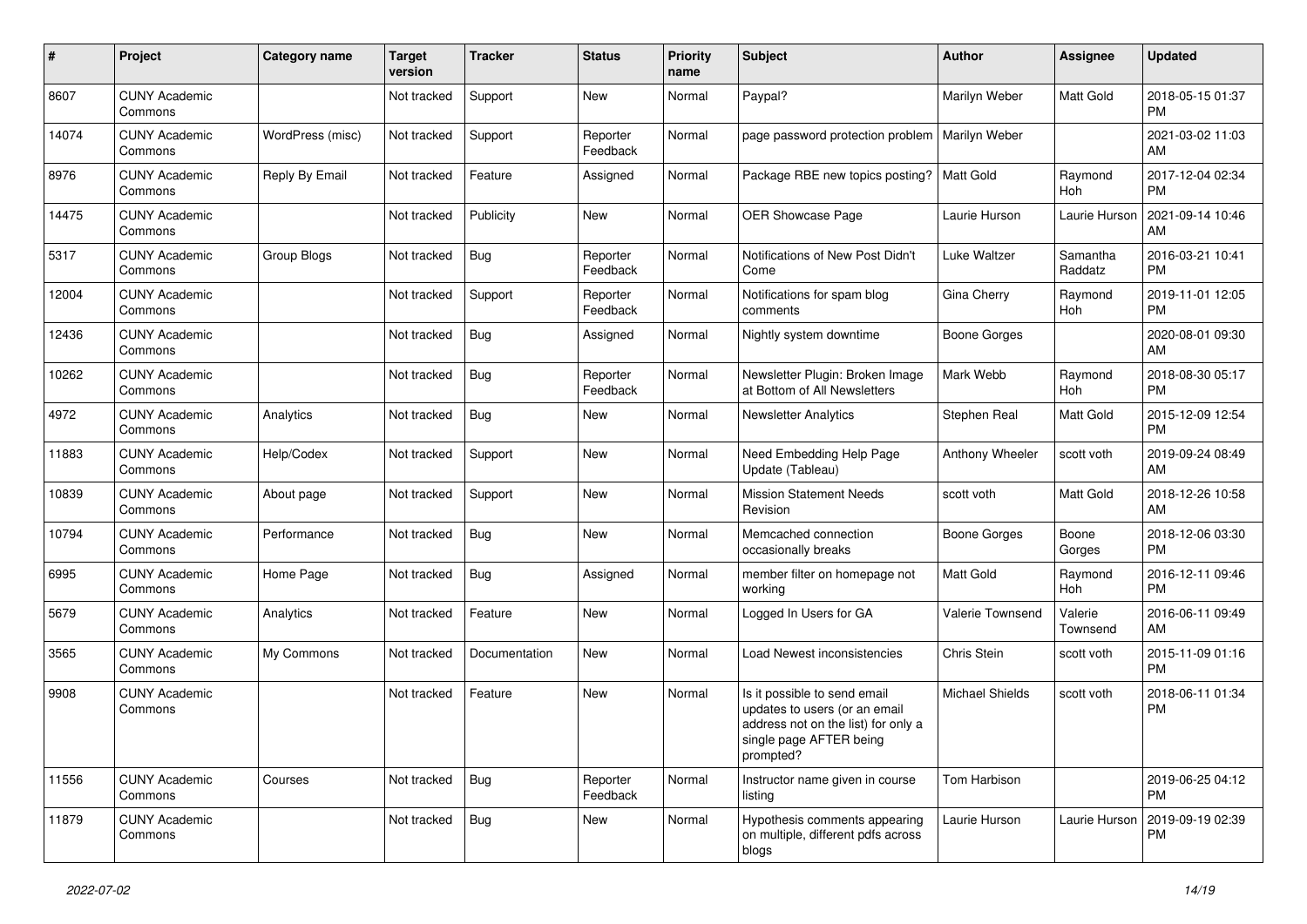| #     | <b>Project</b>                  | Category name            | <b>Target</b><br>version | <b>Tracker</b> | <b>Status</b>        | Priority<br>name | <b>Subject</b>                                                                            | <b>Author</b>    | Assignee            | <b>Updated</b>                |
|-------|---------------------------------|--------------------------|--------------------------|----------------|----------------------|------------------|-------------------------------------------------------------------------------------------|------------------|---------------------|-------------------------------|
| 15210 | <b>CUNY Academic</b><br>Commons | Analytics                | Not tracked              | Design/UX      | <b>New</b>           | Normal           | Google Analytics improvements                                                             | Colin McDonald   | Boone<br>Gorges     | 2022-05-24 10:47<br>AM        |
| 4235  | <b>CUNY Academic</b><br>Commons |                          | Not tracked              | Design/UX      | Assigned             | Normal           | Explore user experience around<br>comments on forum topics vs docs                        | <b>Matt Gold</b> | Samantha<br>Raddatz | 2015-07-21 10:23<br>AM        |
| 6298  | <b>CUNY Academic</b><br>Commons | User Experience          | Not tracked              | Design/UX      | Assigned             | Normal           | Examine data from survey                                                                  | <b>Matt Gold</b> | Margaret<br>Galvan  | 2016-10-14 12:16<br><b>PM</b> |
| 14398 | <b>CUNY Academic</b><br>Commons |                          | Not tracked              | Support        | Reporter<br>Feedback | Normal           | Events plug-in notification problem                                                       | Marilyn Weber    |                     | 2021-05-11 11:21<br>AM        |
| 11120 | <b>CUNY Academic</b><br>Commons | <b>WordPress Plugins</b> | Not tracked              | Bug            | Reporter<br>Feedback | Normal           | Events Manager Events Not<br>Showing Up                                                   | Mark Webb        |                     | 2019-02-27 04:10<br><b>PM</b> |
| 12382 | <b>CUNY Academic</b><br>Commons | Membership               | Not tracked              | Support        | New                  | Normal           | Email request change                                                                      | Marilyn Weber    | Marilyn<br>Weber    | 2020-02-06 12:56<br><b>PM</b> |
| 9015  | <b>CUNY Academic</b><br>Commons | Groups (misc)            | Not tracked              | Outreach       | Assigned             | Normal           | Email group admins the email<br>addresses of their groups                                 | <b>Matt Gold</b> | <b>Matt Gold</b>    | 2018-01-02 09:54<br>AM        |
| 12198 | <b>CUNY Academic</b><br>Commons |                          | Not tracked              | <b>Bug</b>     | Reporter<br>Feedback | Normal           | Duplicate listing in My Sites                                                             | Tom Harbison     |                     | 2019-12-09 05:50<br><b>PM</b> |
| 7928  | <b>CUNY Academic</b><br>Commons | Group Forums             | Not tracked              | Bug            | <b>New</b>           | Normal           | Duplicate Forum post                                                                      | Luke Waltzer     | Raymond<br>Hoh      | 2017-04-11 09:27<br><b>PM</b> |
| 11493 | <b>CUNY Academic</b><br>Commons | Domain Mapping           | Not tracked              | Support        | Reporter<br>Feedback | Normal           | Domain Mapping Request - Talia<br>Schaffer                                                | scott voth       | <b>Matt Gold</b>    | 2019-08-06 08:39<br>AM        |
| 11386 | <b>CUNY Academic</b><br>Commons | WordPress - Media        | Not tracked              | Support        | Reporter<br>Feedback | Normal           | disappearing images                                                                       | scott voth       | Boone<br>Gorges     | 2019-05-14 10:32<br>AM        |
| 11509 | <b>CUNY Academic</b><br>Commons |                          | Not tracked              | Support        | Reporter<br>Feedback | Normal           | deleted Page causing a Menu<br>problem?                                                   | Marilyn Weber    |                     | 2019-06-04 09:54<br>AM        |
| 13430 | <b>CUNY Academic</b><br>Commons | Reply By Email           | Not tracked              | <b>Bug</b>     | New                  | Normal           | Delay in RBE                                                                              | Luke Waltzer     | Raymond<br>Hoh      | 2020-10-13 11:16<br>AM        |
| 6665  | <b>CUNY Academic</b><br>Commons |                          | Not tracked              | Publicity      | <b>New</b>           | Normal           | Dead Link in 1.10 announcement<br>post                                                    | Paige Dupont     | <b>Stephen Real</b> | 2016-12-01 03:11<br><b>PM</b> |
| 13328 | <b>CUNY Academic</b><br>Commons | Group Forums             | Not tracked              | <b>Bug</b>     | Reporter<br>Feedback | Normal           | cross-posting in two related<br>groups                                                    | Marilyn Weber    | Raymond<br>Hoh      | 2020-09-15 10:39<br><b>PM</b> |
| 8440  | <b>CUNY Academic</b><br>Commons | Onboarding               | Not tracked              | <b>Bug</b>     | <b>New</b>           | Normal           | Create Test Email Accounts for<br><b>Onboarding Project</b>                               | Stephen Real     | Stephen Real        | 2017-08-01 09:49<br><b>PM</b> |
| 8666  | <b>CUNY Academic</b><br>Commons | Teaching                 | Not tracked              | Documentation  | Assigned             | Normal           | Create Teaching on the Commons<br>Resource Page                                           | <b>Matt Gold</b> | Laurie Hurson       | 2019-09-23 03:16<br>PM        |
| 636   | <b>CUNY Academic</b><br>Commons | WordPress (misc)         | Not tracked              | Support        | Assigned             | Normal           | Create Lynda.com-like Table of<br><b>Contents for Prospective Tutorial</b><br>Screencasts | Matt Gold        | scott voth          | 2016-02-23 03:12<br><b>PM</b> |
| 6115  | <b>CUNY Academic</b><br>Commons | Publicity                | Not tracked              | Feature        | Assigned             | Normal           | create digital signage for GC                                                             | <b>Matt Gold</b> | scott voth          | 2016-10-11 10:09<br><b>PM</b> |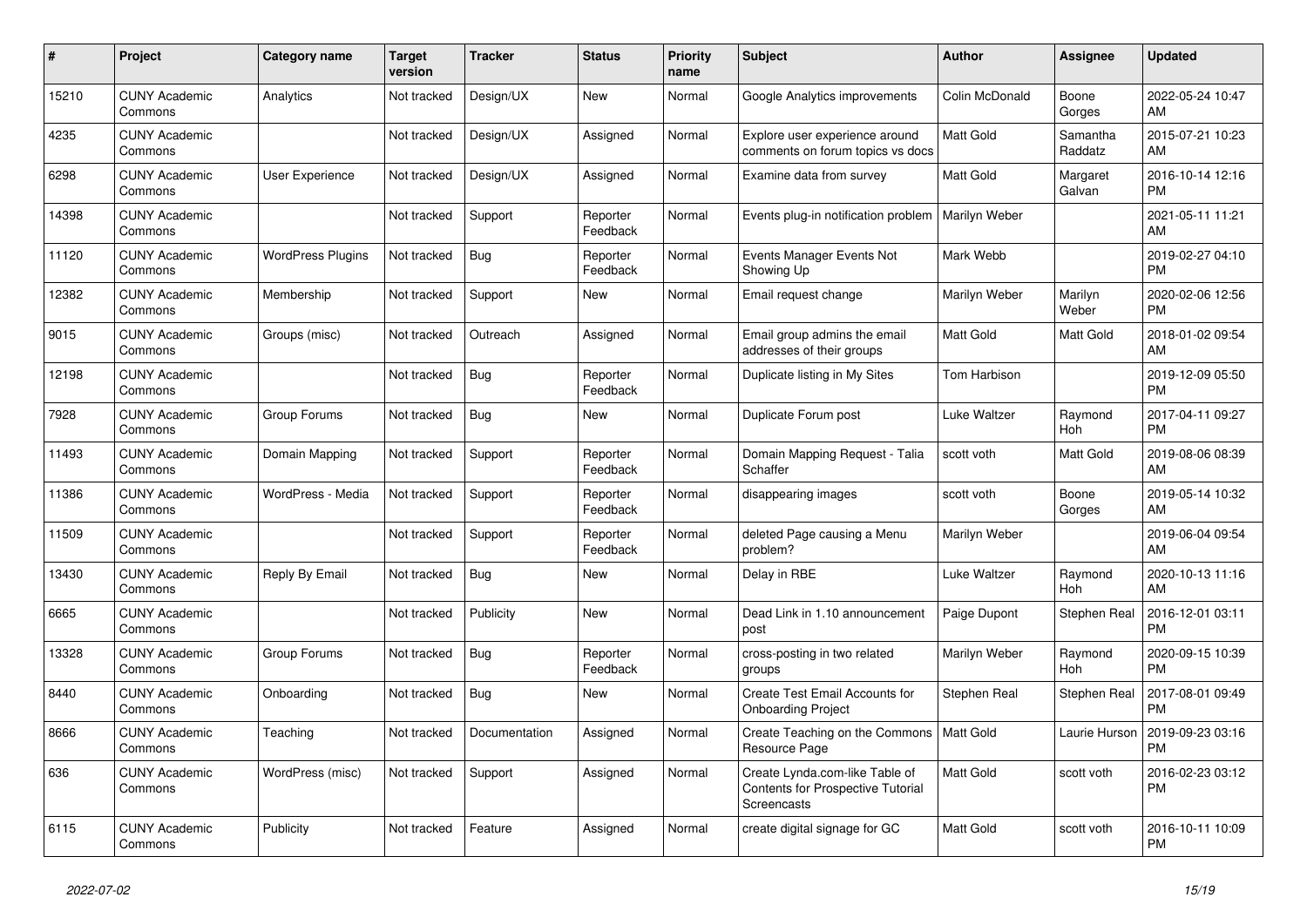| $\vert$ # | <b>Project</b>                  | Category name            | <b>Target</b><br>version | <b>Tracker</b> | <b>Status</b>        | <b>Priority</b><br>name | <b>Subject</b>                                                                        | <b>Author</b>       | Assignee         | <b>Updated</b>                |
|-----------|---------------------------------|--------------------------|--------------------------|----------------|----------------------|-------------------------|---------------------------------------------------------------------------------------|---------------------|------------------|-------------------------------|
| 3657      | <b>CUNY Academic</b><br>Commons | WordPress (misc)         | Not tracked              | Feature        | <b>New</b>           | Normal                  | Create alert for GC email<br>addresses                                                | <b>Matt Gold</b>    | Matt Gold        | 2016-04-14 11:29<br><b>PM</b> |
| 9643      | <b>CUNY Academic</b><br>Commons | Publicity                | Not tracked              | Feature        | <b>New</b>           | Normal                  | Create a page on the Commons<br>for logos etc.                                        | Stephen Real        | Stephen Real     | 2018-04-24 10:53<br>AM        |
| 8837      | <b>CUNY Academic</b><br>Commons |                          | Not tracked              | Feature        | Assigned             | Normal                  | Create a form to request info from<br>people requesting premium<br>themes and plugins | <b>Matt Gold</b>    | Marilyn<br>Weber | 2017-11-14 03:35<br><b>PM</b> |
| 13949     | <b>CUNY Academic</b><br>Commons |                          | Not tracked              | <b>Bug</b>     | <b>New</b>           | Normal                  | Continued debugging of runaway<br>MySQL connections                                   | <b>Matt Gold</b>    | Boone<br>Gorges  | 2021-09-14 10:42<br>AM        |
| 14394     | <b>CUNY Academic</b><br>Commons |                          | Not tracked              | Feature        | New                  | Normal                  | Commons News Site - redesign                                                          | scott voth          | scott voth       | 2021-09-14 10:46<br>AM        |
| 11149     | <b>CUNY Academic</b><br>Commons |                          | Not tracked              | Support        | Reporter<br>Feedback | Normal                  | comments getting blocked                                                              | Marilyn Weber       | Raymond<br>Hoh   | 2019-03-26 11:40<br>AM        |
| 11519     | <b>CUNY Academic</b><br>Commons |                          | Not tracked              | Support        | Assigned             | Normal                  | comment option not appearing                                                          | Marilyn Weber       |                  | 2019-09-24 10:28<br>AM        |
| 10982     | <b>CUNY Academic</b><br>Commons | Domain Mapping           | Not tracked              | Support        | Reporter<br>Feedback | Normal                  | <b>CNAME</b> question                                                                 | scott voth          |                  | 2019-01-22 04:29<br><b>PM</b> |
| 11449     | <b>CUNY Academic</b><br>Commons | WordPress - Media        | Not tracked              | Support        | Reporter<br>Feedback | Normal                  | Cloning Media Library for JITP<br>from Staging to Production Site                     | Patrick DeDauw      | Boone<br>Gorges  | 2019-05-13 12:00<br><b>PM</b> |
| 9346      | <b>CUNY Academic</b><br>Commons | WordPress (misc)         | Not tracked              | Bug            | <b>New</b>           | Normal                  | Clone cetls.bmcc.cuny.edu for<br>development                                          | Owen Roberts        | Raymond<br>Hoh   | 2018-03-06 05:35<br><b>PM</b> |
| 14994     | <b>CUNY Academic</b><br>Commons | cdev.gc.cuny.edu         | Not tracked              | Support        | In Progress          | Normal                  | Clear Cache on CDEV                                                                   | scott voth          | Raymond<br>Hoh   | 2021-12-07 03:51<br><b>PM</b> |
| 10657     | <b>CUNY Academic</b><br>Commons |                          | Not tracked              | Support        | Reporter<br>Feedback | Normal                  | child theme problems                                                                  | Marilyn Weber       |                  | 2018-11-08 01:19<br><b>PM</b> |
| 11624     | <b>CUNY Academic</b><br>Commons | WordPress (misc)         | Not tracked              | Support        | <b>New</b>           | Normal                  | Change pages into posts or swap<br>database for a Commons site?                       | Stephen Klein       | Raymond<br>Hoh   | 2019-07-09 11:04<br>AM        |
| 13975     | <b>CUNY Academic</b><br>Commons | Social Paper             | Not tracked              | Support        | Reporter<br>Feedback | Normal                  | can't approve comments on Social<br>Paper paper                                       | Marilyn Weber       |                  | 2021-02-12 09:33<br>AM        |
| 11415     | <b>CUNY Academic</b><br>Commons | <b>WordPress Plugins</b> | Not tracked              | Bug            | Reporter<br>Feedback | Normal                  | <b>Blog Subscriptions in Jetpack</b>                                                  | Laurie Hurson       |                  | 2019-05-14 10:34<br>AM        |
| 12911     | <b>CUNY Academic</b><br>Commons |                          | Not tracked              | Feature        | <b>New</b>           | Normal                  | Block access to xmlrpc.php based<br>on User-Agent                                     | <b>Boone Gorges</b> | Boone<br>Gorges  | 2020-06-09 05:12<br><b>PM</b> |
| 15923     | <b>CUNY Academic</b><br>Commons |                          | Not tracked              | Feature        | Reporter<br>Feedback | Normal                  | <b>Bellows Plugin Adjustments</b>                                                     | Laurie Hurson       |                  | 2022-04-20 10:10<br>AM        |
| 11787     | <b>CUNY Academic</b><br>Commons |                          | Not tracked              | Support        | Reporter<br>Feedback | Normal                  | automated comments notifications<br>on ZenDesk                                        | Marilyn Weber       |                  | 2019-08-26 06:18<br><b>PM</b> |
| 15176     | <b>CUNY Academic</b><br>Commons |                          | Not tracked              | Support        | Reporter<br>Feedback | Normal                  | Archiving Q Writing & Old<br>Wordpress Sites on the Commons                           | Laurie Hurson       |                  | 2022-02-08 10:28<br>AM        |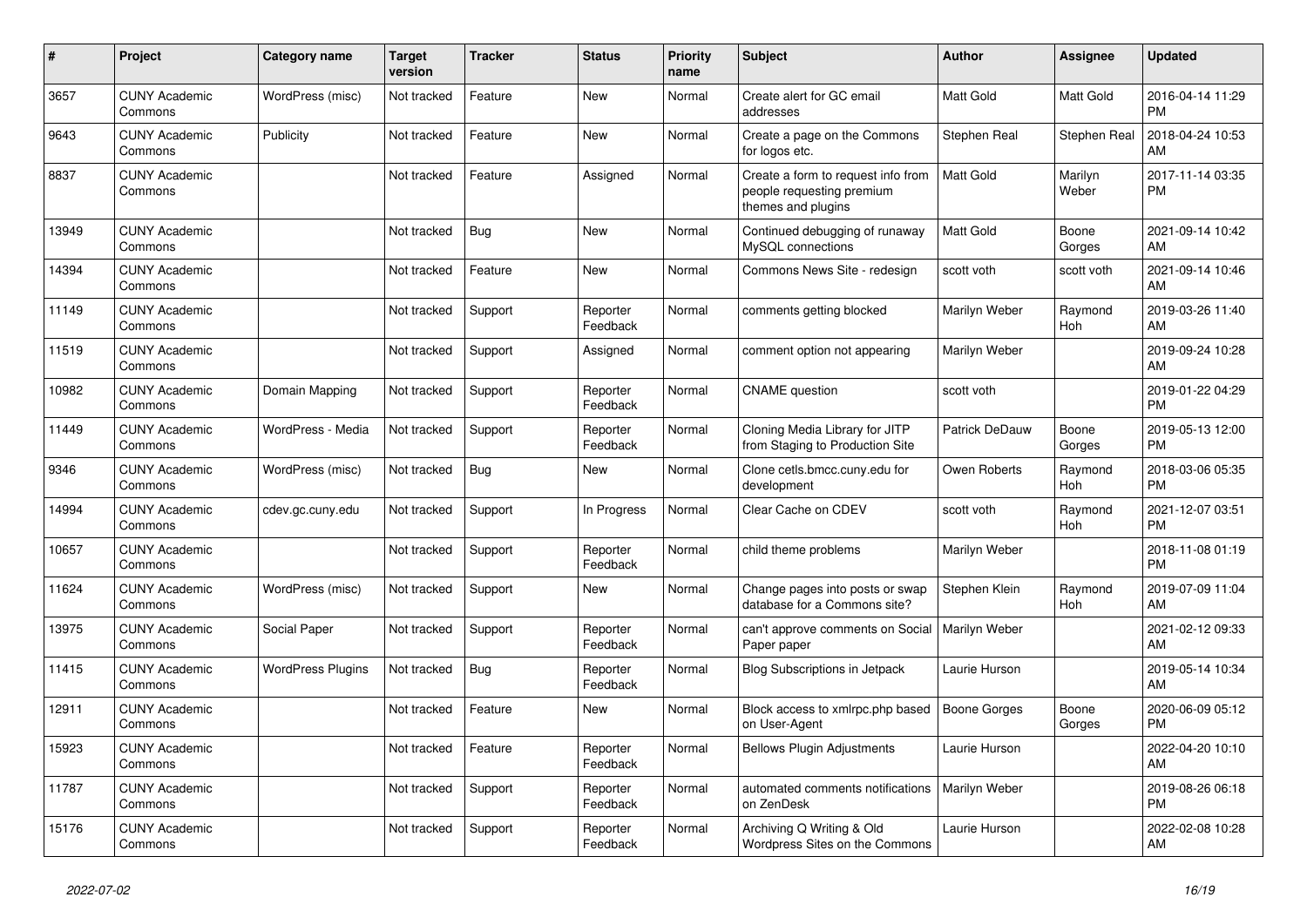| #     | Project                         | <b>Category name</b>     | Target<br>version | <b>Tracker</b> | <b>Status</b>        | <b>Priority</b><br>name | <b>Subject</b>                                                                       | <b>Author</b>    | <b>Assignee</b>    | <b>Updated</b>                |
|-------|---------------------------------|--------------------------|-------------------|----------------|----------------------|-------------------------|--------------------------------------------------------------------------------------|------------------|--------------------|-------------------------------|
| 11393 | <b>CUNY Academic</b><br>Commons |                          | Not tracked       | Publicity      | <b>New</b>           | Normal                  | After 1.15 release, ceate a hero<br>slide and post about adding a site<br>to a group | scott voth       | Patrick<br>Sweeney | 2019-05-14 10:32<br>AM        |
| 14504 | <b>CUNY Academic</b><br>Commons |                          | Not tracked       | Publicity      | Reporter<br>Feedback | Normal                  | Adding showcases to home page<br>menu                                                | Laurie Hurson    | Boone<br>Gorges    | 2022-01-19 03:26<br>PM        |
| 13255 | <b>CUNY Academic</b><br>Commons |                          | Not tracked       | Support        | Reporter<br>Feedback | Normal                  | Accessibility problems                                                               | Marilyn Weber    |                    | 2020-09-01 05:48<br><b>PM</b> |
| 13034 | <b>CUNY Academic</b><br>Commons |                          | Not tracked       | Support        | Reporter<br>Feedback | Normal                  | a site is asking people to join the<br>Commons to get a download                     | Marilyn Weber    |                    | 2020-07-12 07:23<br>AM        |
| 11848 | <b>CUNY Academic</b><br>Commons |                          | Not tracked       | Support        | Hold                 | Normal                  | a Dean of Faculty wants to share<br>a large file                                     | Marilyn Weber    |                    | 2019-09-24 08:44<br>AM        |
| 9729  | <b>CUNY Academic</b><br>Commons | <b>SEO</b>               | Not tracked       | Support        | New                  | Normal                  | 503 Errors showing on<br>newlaborforum.cuny.edu                                      | Diane Krauthamer | Raymond<br>Hoh     | 2018-05-22 04:48<br><b>PM</b> |
| 10769 | <b>CUNY Academic</b><br>Commons | <b>WordPress Themes</b>  | Not tracked       | Bug            | Reporter<br>Feedback | Normal                  | 2011 Theme Sidebar                                                                   | Mark Webb        |                    | 2018-12-04 04:09<br><b>PM</b> |
| 14983 | <b>CUNY Academic</b><br>Commons | WordPress (misc)         | Not tracked       | Support        | Reporter<br>Feedback | Normal                  | "Read More" tag not working                                                          | Rebecca Krisel   | Raymond<br>Hoh     | 2021-11-23 01:17<br><b>PM</b> |
| 12352 | <b>CUNY Academic</b><br>Commons |                          | Not tracked       | Support        | New                  | Normal                  | "posts list" page builder block<br>option                                            | Marilyn Weber    |                    | 2020-02-03 01:29<br><b>PM</b> |
| 6671  | <b>CUNY Academic</b><br>Commons | Reply By Email           | Not tracked       | Bug            | Assigned             | Normal                  | "Post too often" RBE error<br>message                                                | <b>Matt Gold</b> | Raymond<br>Hoh     | 2016-11-11 09:55<br>AM        |
| 12741 | <b>CUNY Academic</b><br>Commons | <b>WordPress Plugins</b> | Not tracked       | Support        | Reporter<br>Feedback | Normal                  | <b>Tableau Public Viz Block</b>                                                      | Marilyn Weber    | Raymond<br>Hoh     | 2020-05-12 11:00<br>AM        |
| 2576  | <b>NYCDH Community</b><br>Site  |                          |                   | Bug            | Hold                 | Low                     | Test Next Button in Javascript<br><b>Tutorial Under Activities</b>                   | Mark Newton      | Alex Gil           | 2013-05-18 02:55<br><b>PM</b> |
| 2618  | <b>NYCDH Community</b><br>Site  |                          |                   | Bug            | Assigned             | Low                     | Mark blogs as spam when created<br>by users marked as spam                           | Matt Gold        | Boone<br>Gorges    | 2013-06-09 11:38<br><b>PM</b> |
| 2577  | <b>NYCDH Community</b><br>Site  |                          |                   | Feature        | Assigned             | Low                     | Investigate Potential to Add Links<br>to the Forum                                   | Mark Newton      | Alex Gil           | 2013-05-16 09:40<br><b>PM</b> |
| 1192  | <b>CUNY Academic</b><br>Commons | <b>Group Files</b>       | Future<br>release | Feature        | Assigned             | Low                     | When posting group files, allow<br>users to add a category without<br>saving         | <b>Matt Gold</b> | Raymond<br>Hoh     | 2015-11-09 05:53<br><b>PM</b> |
| 519   | <b>CUNY Academic</b><br>Commons | <b>BuddyPress Docs</b>   | Future<br>release | Feature        | Assigned             | Low                     | TOC for individual docs - for new<br>BP "wiki-like" plugin                           | scott voth       | Boone<br>Gorges    | 2015-11-09 05:54<br>PM        |
| 1423  | <b>CUNY Academic</b><br>Commons | BuddyPress (misc)        | Future<br>release | Feature        | Assigned             | Low                     | Show an avatar for pingback<br>comment activity items                                | Boone Gorges     | <b>Tahir Butt</b>  | 2016-10-24 12:03<br><b>PM</b> |
| 6356  | <b>CUNY Academic</b><br>Commons | <b>WordPress Plugins</b> | Future<br>release | <b>Bug</b>     | Reporter<br>Feedback | Low                     | Should Subscribe2 be<br>deprecated?                                                  | Luke Waltzer     |                    | 2017-03-20 12:20<br><b>PM</b> |
| 5052  | <b>CUNY Academic</b><br>Commons | Social Paper             | Future<br>release | Feature        | New                  | Low                     | Sentence by sentence or line by<br>line comments (SP suggestion #3)                  | Marilyn Weber    | Boone<br>Gorges    | 2016-02-11 10:24<br>PM        |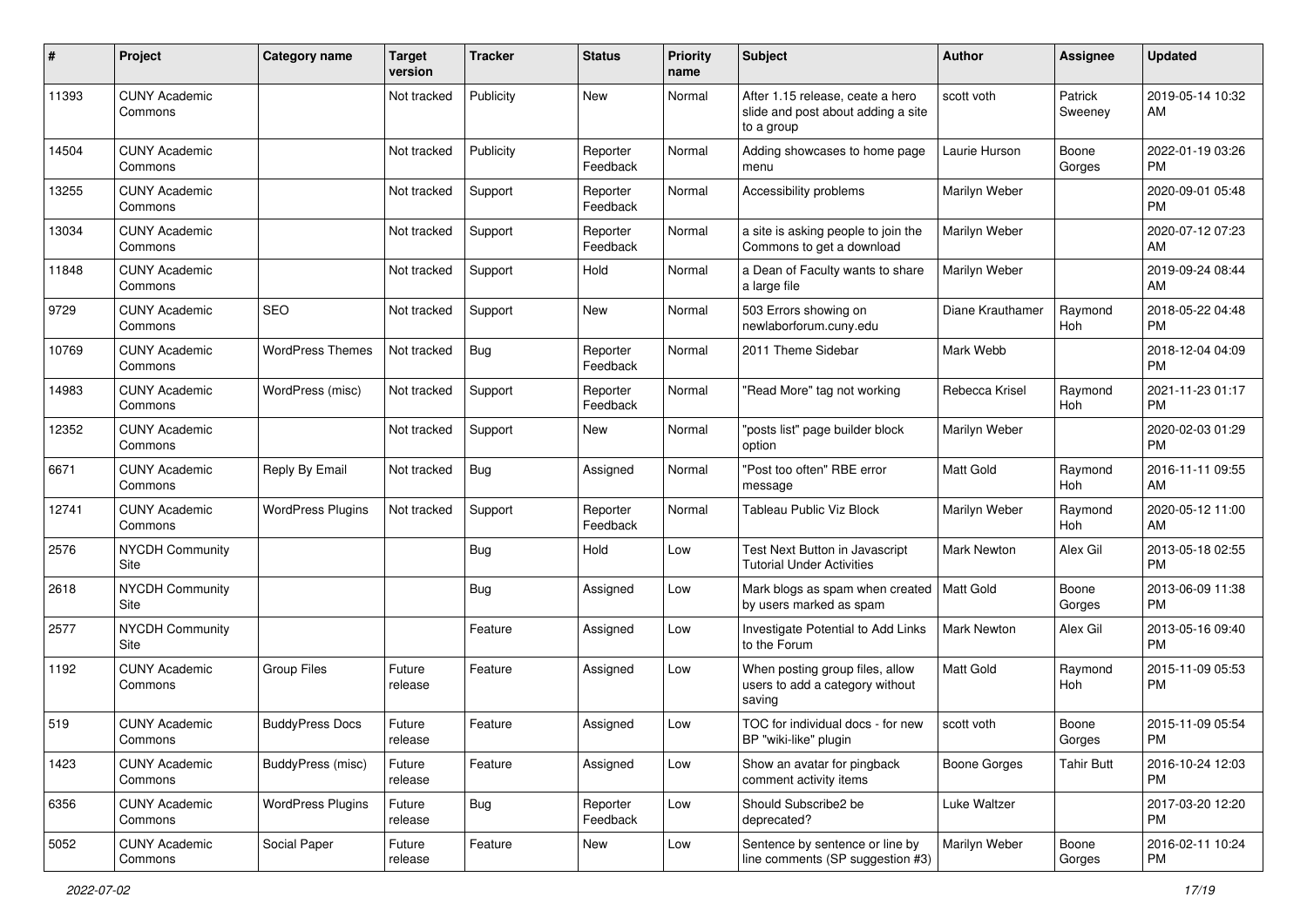| #     | Project                         | <b>Category name</b>       | <b>Target</b><br>version | <b>Tracker</b> | <b>Status</b>        | <b>Priority</b><br>name | <b>Subject</b>                                                                       | <b>Author</b>           | Assignee            | <b>Updated</b>                |
|-------|---------------------------------|----------------------------|--------------------------|----------------|----------------------|-------------------------|--------------------------------------------------------------------------------------|-------------------------|---------------------|-------------------------------|
| 5053  | <b>CUNY Academic</b><br>Commons | Social Paper               | Future<br>release        | Feature        | New                  | Low                     | Scrollable menu to add readers<br>(SP suggestion #4)                                 | Marilyn Weber           | Samantha<br>Raddatz | 2016-04-21 05:21<br><b>PM</b> |
| 2610  | <b>CUNY Academic</b><br>Commons | Group Invitations          | Future<br>release        | Feature        | Assigned             | Low                     | Request: Custom invitation<br>message to group invites                               | local admin             | Boone<br>Gorges     | 2015-11-09 06:13<br><b>PM</b> |
| 2325  | <b>CUNY Academic</b><br>Commons | BuddyPress (misc)          | Future<br>release        | Feature        | Assigned             | Low                     | Profile should have separate fields<br>for first/last names                          | local admin             | Boone<br>Gorges     | 2015-11-09 06:09<br><b>PM</b> |
| 1562  | <b>CUNY Academic</b><br>Commons | <b>WordPress Plugins</b>   | Future<br>release        | Feature        | Assigned             | Low                     | Play with NYT Collaborative<br><b>Authoring Tool</b>                                 | <b>Matt Gold</b>        | Boone<br>Gorges     | 2015-01-05 08:47<br><b>PM</b> |
| 11971 | <b>CUNY Academic</b><br>Commons | <b>Email Notifications</b> | Future<br>release        | Bug            | Reporter<br>Feedback | Low                     | Pictures obscured in emailed post<br>notifications                                   | Marilyn Weber           | Raymond<br>Hoh      | 2019-11-21 01:14<br><b>PM</b> |
| 4535  | <b>CUNY Academic</b><br>Commons | My Commons                 | Future<br>release        | Bug            | New                  | Low                     | My Commons filter issue                                                              | scott voth              | Raymond<br>Hoh      | 2015-09-01 11:17<br>AM        |
| 1983  | <b>CUNY Academic</b><br>Commons | Home Page                  | Future<br>release        | Feature        | Assigned             | Low                     | Media Library integration with<br>Featured Content plugin                            | Boone Gorges            | Dominic<br>Giglio   | 2014-03-17 10:34<br>AM        |
| 5050  | <b>CUNY Academic</b><br>Commons | Social Paper               | Future<br>release        | Feature        | New                  | Low                     | Making comments visible in SP<br>editing mode (SP suggestion #1)                     | Marilyn Weber           | Samantha<br>Raddatz | 2019-09-17 11:10<br><b>PM</b> |
| 58    | <b>CUNY Academic</b><br>Commons | BuddyPress (misc)          | Future<br>release        | Feature        | Assigned             | Low                     | Make member search sortable by<br>last name                                          | Roberta Brody           | Boone<br>Gorges     | 2010-08-26 02:38<br><b>PM</b> |
| 6389  | <b>CUNY Academic</b><br>Commons | <b>BuddyPress Docs</b>     | Future<br>release        | Feature        | <b>New</b>           | Low                     | Make Discussion Area Visible<br>When Editing a Doc                                   | Luke Waltzer            | Boone<br>Gorges     | 2016-10-21 04:16<br><b>PM</b> |
| 1456  | <b>CUNY Academic</b><br>Commons | Group Invitations          | Future<br>release        | Feature        | Reporter<br>Feedback | Low                     | Invite to Group Button from Profile<br>Field                                         | <b>Matt Gold</b>        | Samantha<br>Raddatz | 2015-11-09 05:59<br><b>PM</b> |
| 3048  | <b>CUNY Academic</b><br>Commons | Public Portfolio           | Future<br>release        | Feature        | <b>New</b>           | Low                     | Images for rich text profile fields                                                  | Boone Gorges            | Boone<br>Gorges     | 2014-02-19 12:56<br><b>PM</b> |
| 2013  | <b>CUNY Academic</b><br>Commons | <b>Public Portfolio</b>    | Future<br>release        | Feature        | Assigned             | Low                     | Have Profile Privacy Options show<br>up only for filled-in fields                    | l Matt Gold             | Boone<br>Gorges     | 2015-11-09 06:09<br><b>PM</b> |
| 8498  | <b>CUNY Academic</b><br>Commons | <b>WordPress Plugins</b>   | Future<br>release        | Feature        | <b>New</b>           | Low                     | <b>Gravity Forms Email Users</b>                                                     | Raffi<br>Khatchadourian | Matt Gold           | 2017-10-13 12:58<br><b>PM</b> |
| 310   | <b>CUNY Academic</b><br>Commons | BuddyPress (misc)          | Future<br>release        | Feature        | Assigned             | Low                     | <b>Friend Request Email</b>                                                          | Matt Gold               | Samantha<br>Raddatz | 2015-11-09 05:08<br><b>PM</b> |
| 333   | <b>CUNY Academic</b><br>Commons | <b>Email Notifications</b> | Future<br>release        | Feature        | Assigned             | Low                     | <b>Delay Forum Notification Email</b><br>Delivery Until After Editing Period<br>Ends | Matt Gold               | Raymond<br>Hoh      | 2015-11-09 06:01<br><b>PM</b> |
| 3080  | <b>CUNY Academic</b><br>Commons | Group Files                | Future<br>release        | Feature        | Assigned             | Low                     | Create a system to keep track of<br>file changes                                     | Matt Gold               | Boone<br>Gorges     | 2014-02-26 10:04<br><b>PM</b> |
| 6392  | <b>CUNY Academic</b><br>Commons | Group Forums               | Future<br>release        | Design/UX      | Assigned             | Low                     | <b>Composition/Preview Panes in</b><br>Forum Posts                                   | Luke Waltzer            | Paige Dupont        | 2016-10-21 04:26<br><b>PM</b> |
| 940   | <b>CUNY Academic</b><br>Commons | Redmine                    | Future<br>release        | Feature        | Assigned             | Low                     | Communication with users after<br>releases                                           | <b>Matt Gold</b>        | Dominic<br>Giglio   | 2012-09-09 04:36<br><b>PM</b> |